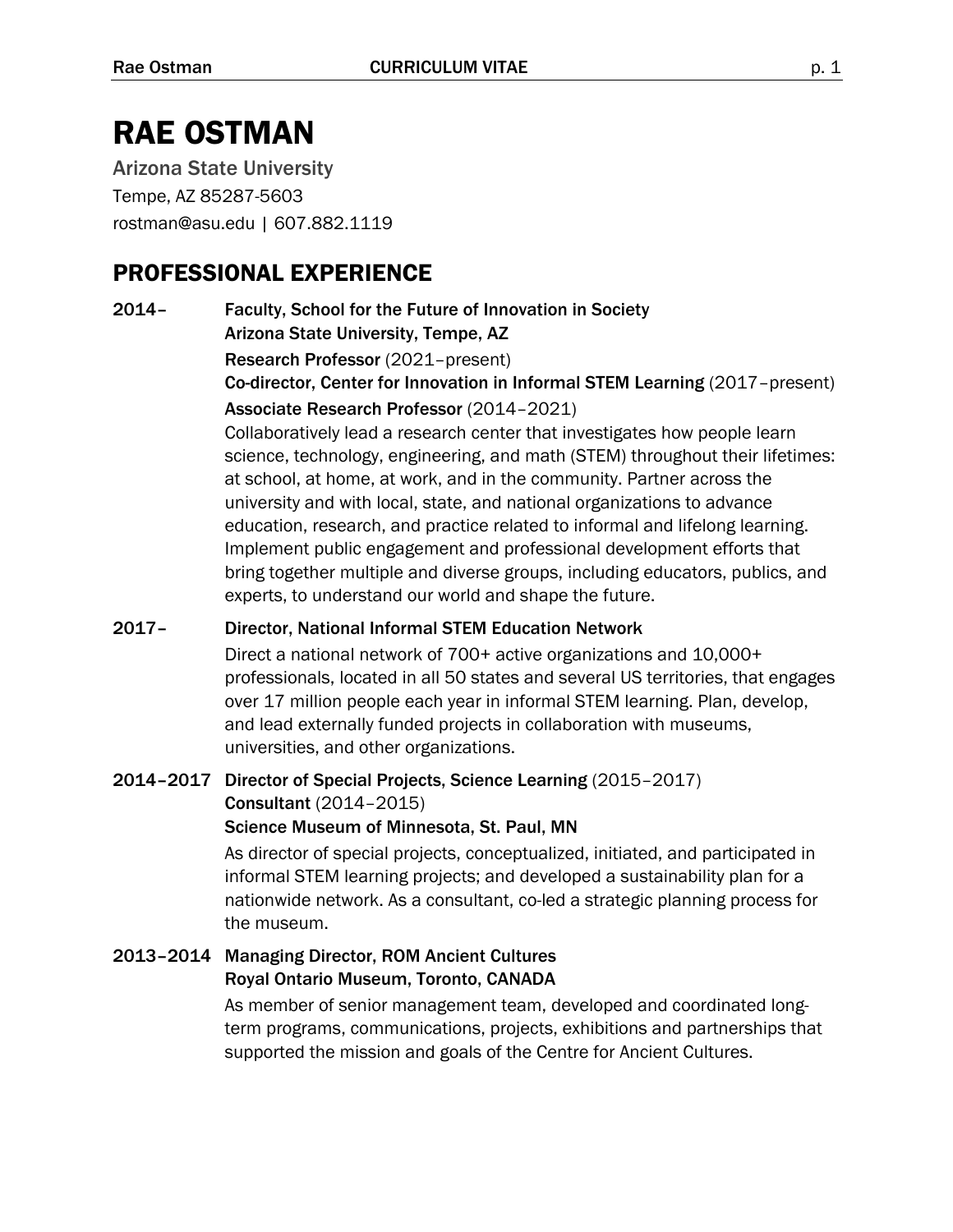### 2005–2012 Director of National Collaborations (2009–2012) Director/Manager of Education (2005–2009)

#### Sciencenter, Ithaca, NY

As director of national collaborations, led externally funded projects in partnership with multiple organizations nationwide and served as a member of the leadership group for national network of universities and museums. As director/manager of education, led department and supervised staff and volunteers responsible for public programs, school programs, afterschool programs, camps, and outreach programs; supervised, developed, evaluated, and delivered programs and exhibits; and directed and participated in local and national education and exhibition projects.

### 2001–2005 Exhibits Group Manager (2004–2005) Project Manager and Exhibit Area Manager (2001–2003)

#### Exploratorium, San Francisco, CA

As exhibits group manager, supervised staff and volunteers that developed, fabricated, and maintained interactive science museum exhibits at one of the largest and most influential science centers in the world. As project manager, oversaw all aspects of exhibit development projects, including workflow, budget, and reporting. As area manager for Matter/World and Sound & Hearing, planned, developed, and implemented projects and ensured the safe installation and operation of exhibits on the museum floor.

#### 1998–2000 Project Director

#### Acoustiguide Worldwide, New York, NY

Led the creative planning, development, and production of audio tours for art, history, natural history, science and other types of museums across the US (full-time and part-time).

#### 1999–2000 Educator

#### American Museum of the Moving Image, Astoria, NY

Delivered educational programs, demonstrations, and tours for schools and groups (part-time).

#### 1987–1992 Guest Services Staff

#### Cornell Botanic Gardens, Ithaca, NY

Provided information to visitors of the gardens, natural areas, and arboretum (part-time).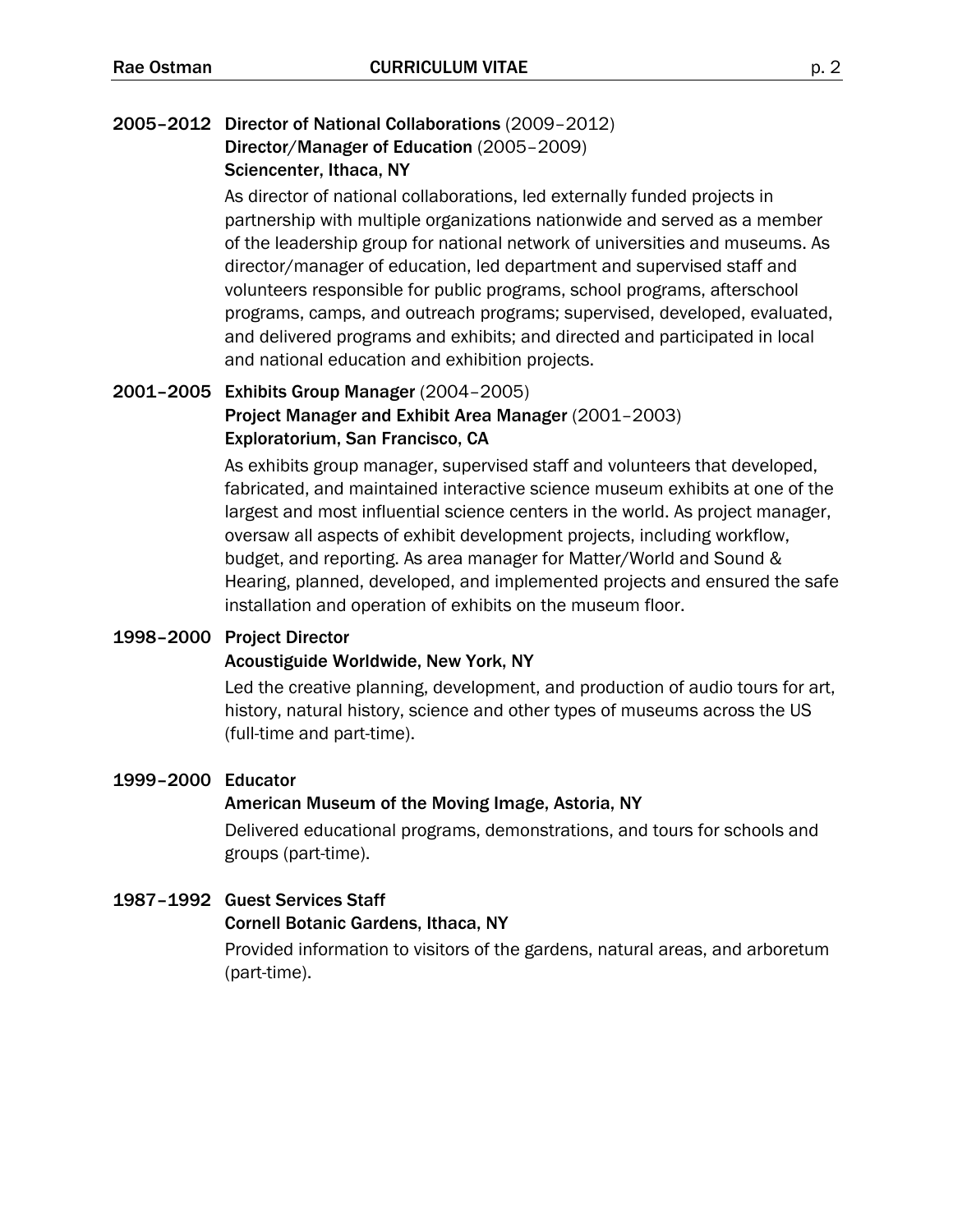## EDUCATION

- 2002 PhD, Anthropological Archaeology
- 1997 MA, Anthropological Archaeology New York University, New York, NY

Investigated the development and change through time of complex societies. Masters thesis studied social status in Viking Age Scandinavia and dissertation focused on the economy of Volterra, Italy from the Etruscan to late antique periods.

1994 BA, Cultural Analysis of Arts College Scholar Program, College of Arts and Sciences Cornell University, Ithaca, NY Graduated *summa cum laude* and with distinction in all subjects. Senior honors thesis examined the changing social, cultural, and political meaning of a Tlingit totem pole that was removed from the northwest coast by the

Harriman Expedition and brought to Cornell University (since repatriated).

## FELLOWSHIPS, HONORS & AWARDS

| 2022 | <b>Fulbright Specialist, Finland</b><br><b>Fulbright Foreign Scholarship Board</b>                                                 |
|------|------------------------------------------------------------------------------------------------------------------------------------|
| 2017 | Distinguished Contributions to STS Making & Doing Award, People's Choice<br>Society for Social Studies of Science (4S)             |
|      | 1994-1999 Henry Mitchell MacCracken Fellowship<br><b>New York University</b>                                                       |
|      | 1999-2000 Foreign Language and Area Studies Fellowship<br>United States Department of Education                                    |
| 1997 | <b>Bert Salwen Memorial Fellowship</b><br>Supporting fieldwork<br><b>New York University</b>                                       |
| 1996 | <b>Bea Loveseth Memorial Prize</b><br>Recognizing the best student paper<br>Chacmool Archaeology Conference, University of Calgary |
| 1994 | Phi Beta Kappa<br>National honor society<br><b>Cornell University</b>                                                              |
| 1994 | <b>Merrill Presidential Scholar</b><br>Recognizing the university's most outstanding seniors<br><b>Cornell University</b>          |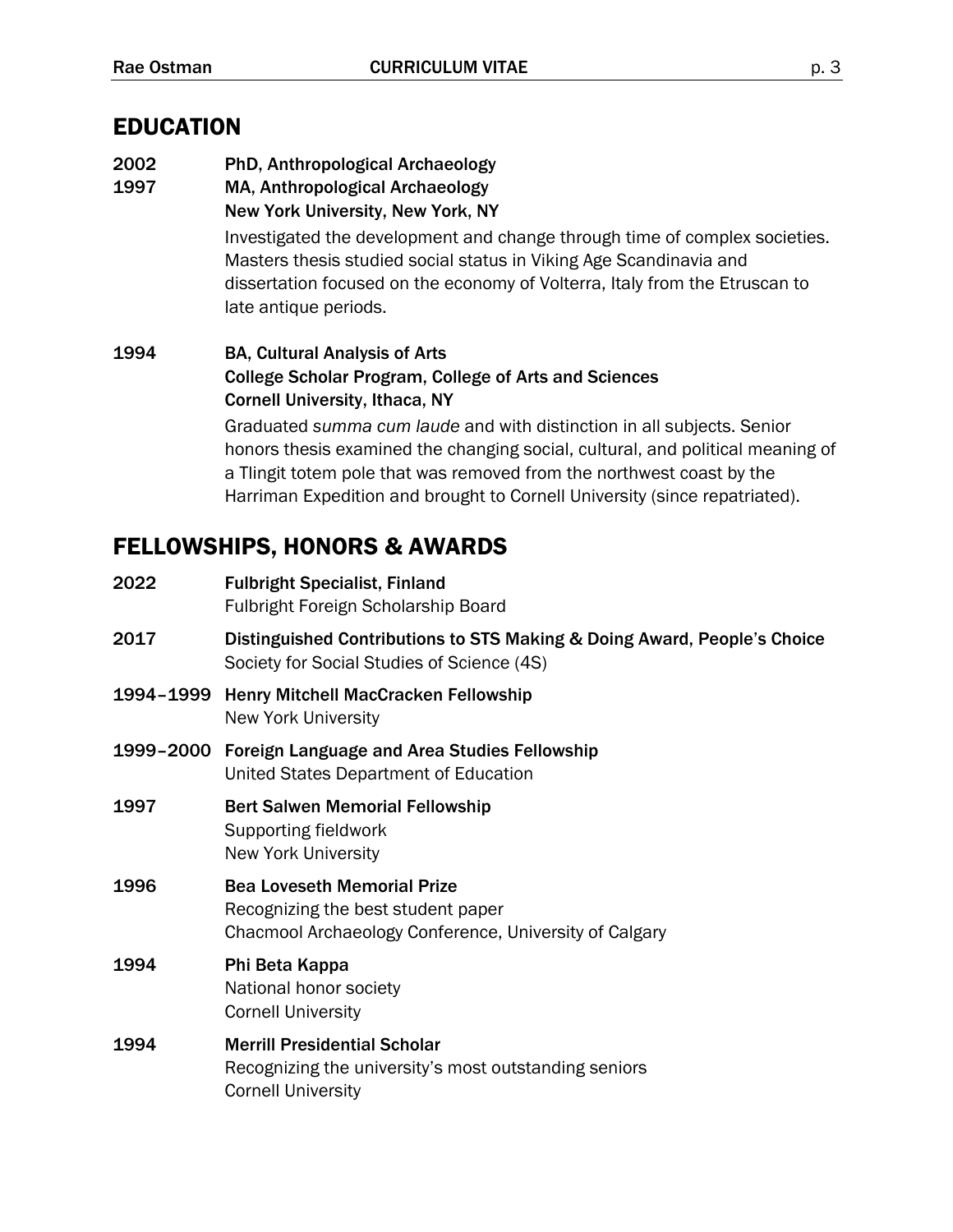## GRANTS

*Note that it is not customary for museums to allocate recognition; as a result, this figure is only provided for federally funded ASU awards and subwards.*

### External funding – current

- 1. University investigator. *Explore Science: Destination Moon.* NASA #80NSSC21M00082, PI M. Kortenaar, \$1,000,000 award with \$15,000 consulting fee to ASU, 1/1/2021–12/31/2022, Science Museum of Minnesota in partnership with the NISE Network. As ASU investigator, I provide strategic guidance on the development of an interactive exhibit component and its distribution through the Network.
- 2. University investigator. *Dream Tomorrow Today, 2.0.* IMLS #MA-249635-OMS-21, PI M. Doby, \$95,737 award with \$12,000 in consulting fee to ASU, 10/2021–10/2022, DoSeum. As ASU investigator and project partner, I provide content guidance on the development of an interactive exhibition focused on futures thinking and innovation.
- 3. Principal investigator. *Barbara Gill Civic Science Fellow: New Directions for Neuroscience Public Engagement Through a Partnership Between NISE Network's Changing Brains Initiative, Dana Foundation, and the Civic Science Fellows Program*. Dana Foundation, \$335,000, 9/1/2021–8/30/2022, Arizona State University in collaboration with the National Informal STEM Education Network. As PI, I oversee all aspects of the project, including mentoring the Civic Science Fellow, facilitating collaborations with diverse collaborators and stakeholders, and directing the development and evaluation of pilot public engagement experiences. Recognition: 100% (\$335,000).
- 4. Fulbright Specialist. *Shared Learning to Shape an Inclusive Future.* Heureka, The Finnish Science Centre and the Finnish Science Centre Association, 5/2022–6/2022. As a specialist, I collaborate with eight science museums in Finland to identify innovative ways to engage the public in learning about sustainable futures and successful ways to build science center capacity through professional networks and associations.
- 5. Principal investigator. *SciAct STEM Ecosystems to Broaden Participation in Authentic STEM Learning: Connecting Subject Matter Experts, Communities, and Learners of All Ages.* NASA, \$4,945,885, 1/1/2021–12/31/2025, Arizona State University in collaboration with University of Alaska Fairbanks, Southwestern Community College, and Museum of Science. As PI, I oversee all aspects of the project, including synthesizing evidence-based principles, strategies, and practices for broadening participation in ways that take advantage of NASA's unique assets and subject matter experts; creating processes, training, and resources to support their implementation across NASA's Science Activation (SciAct) program; and facilitating the development and strengthening of STEM ecosystems within SciAct projects and across the SciAct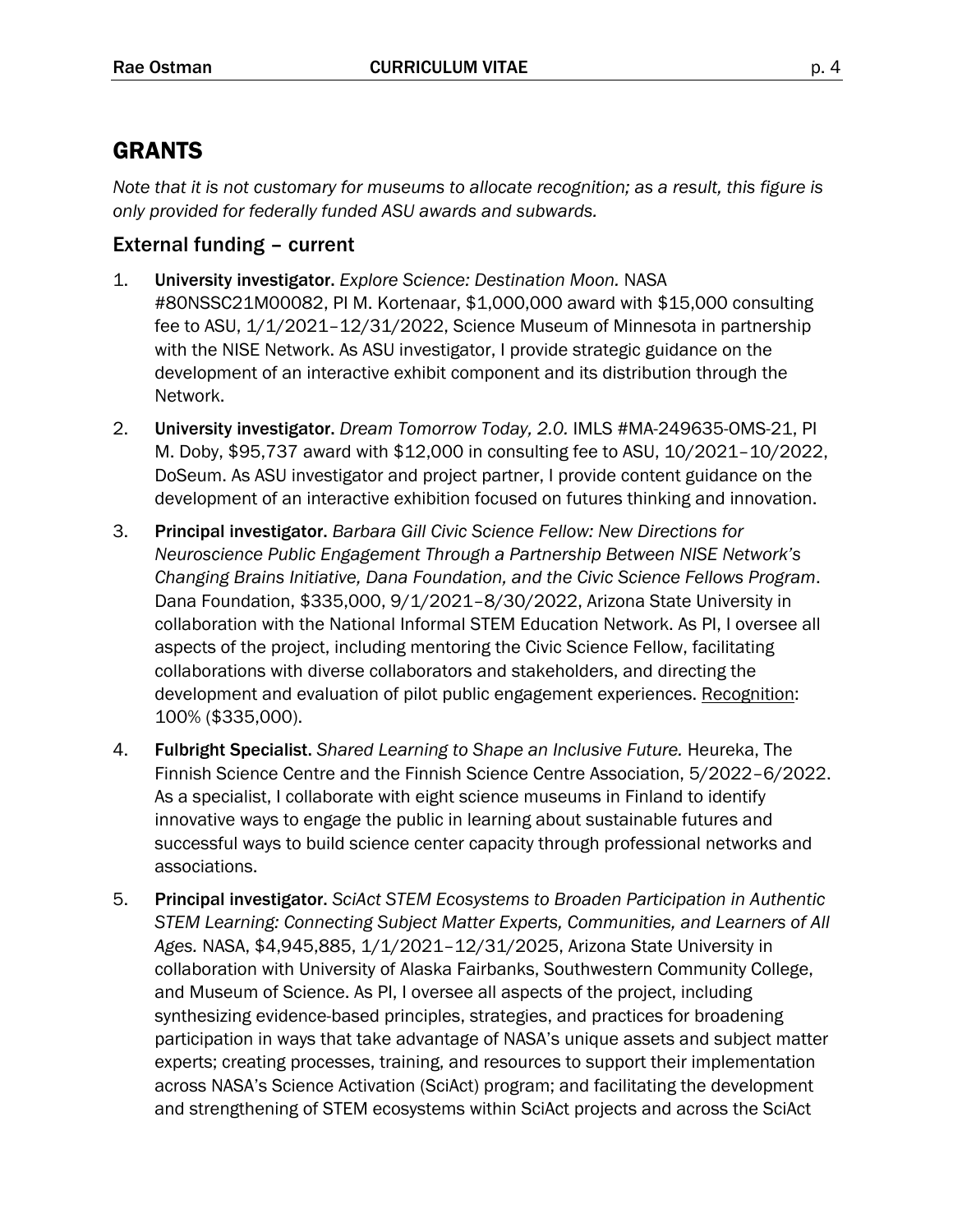portfolio. Recognition: 50% (\$2,472,942.50).

- 6. University investigator. *Build a Mars Habitat: Survive and Thrive.* NASA #80NSSC20M0030, PI E. Kruszka, \$1,000,000 award with \$20,000 consulting fee to ASU, 1/1/2021–12/31/2022, Science Museum of Minnesota in partnership with the NISE Network. As ASU investigator, I provide strategic guidance on the development of an interactive exhibit component and its distribution through the Network.
- 7. Co-principal investigator. *Advancing Refugee Youths' STEM and Social Capital Through Family-Focused Learning.* NSF #2003126, PI E. Judson, \$299,807, 1/1/2021– 12/31/2022, Arizona State University. My role is to provide expertise and guidance on informal STEM education design and practices, particularly related to diversity, equity, access, and inclusion. Recognition: 13% of ASU award (\$38,974.91).
- 8. Principal investigator. *Sustainable Museums: Professional Development to Support Fieldwide Capacity in Practice, Partnerships, and Education for Sustainability.* IMLS #MG-245910-OMS-20, PI R. Ostman, \$431,443, 9/1/2020–8/31/2023, Arizona State University in partnership with the NISE Network. As PI, I provide overall direction for this project, designed to build capacity in sustainability for education across the museum field through a blended professional development experience and an ongoing community of practice. Recognition: 50% of ASU award (\$215,721.50).
- 9. Senior personnel. *Citizen Science, Civics, and Resilient Communities: Increasing Resilience Through Citizen-Created Data, Local Knowledge and Community Values.*  NOAA #NA18SEC0080008, PI D. Sittenfeld, \$500,000 total, \$94,941ASU subaward, 10/1/2018–9/30/2021, Museum of Science in partnership with Arizona State University and the NISE Network. I participate in the implementation of citizen forums by Network partners, professional development, and project dissemination. Recognition: 33% of ASU subaward (\$31,330.50).
- 10. Co-investigator. *The Moon and Beyond: An Immersive Game for STEM Learning in Museums and Planetariums.* NASA #80NSSC18K1219, PI C. Humphrey, \$749,582 total, \$184,891 ASU subaward, 1/1/2019–12/31/2021, Arizona Science Center in partnership with Arizona State University and NISE Network. As co-investigator, I directed the development of an educational game focused on missions to the Moon, which will be implemented by 350 NISE Network partners across the United States. Recognition: 50% of ASU subaward (\$92,445.50).
- 11. Co-investigator. *Space and Earth Informal STEM Education.* NASA #NNH15ZDA004C and #NNX16AC67A, PI P. Martin, \$15,760114 total, \$11,275,782 ASU award at time of transfer in 2017 plus \$611,331 ASU subaward in 2015, 1/1/2015–12/31/2020, Arizona State University in collaboration with NASA and NISE Network (originally awarded to Science Museum of Minnesota and transferred to ASU in 2017). Continuation of #NNX16AC67A, PI P. Martin, \$3,498,785, 1/1/2021–12/31/2021, Arizona State University in collaboration with NASA and NISE Network. This large Network initiative develops and distributes STEM educational products to hundreds of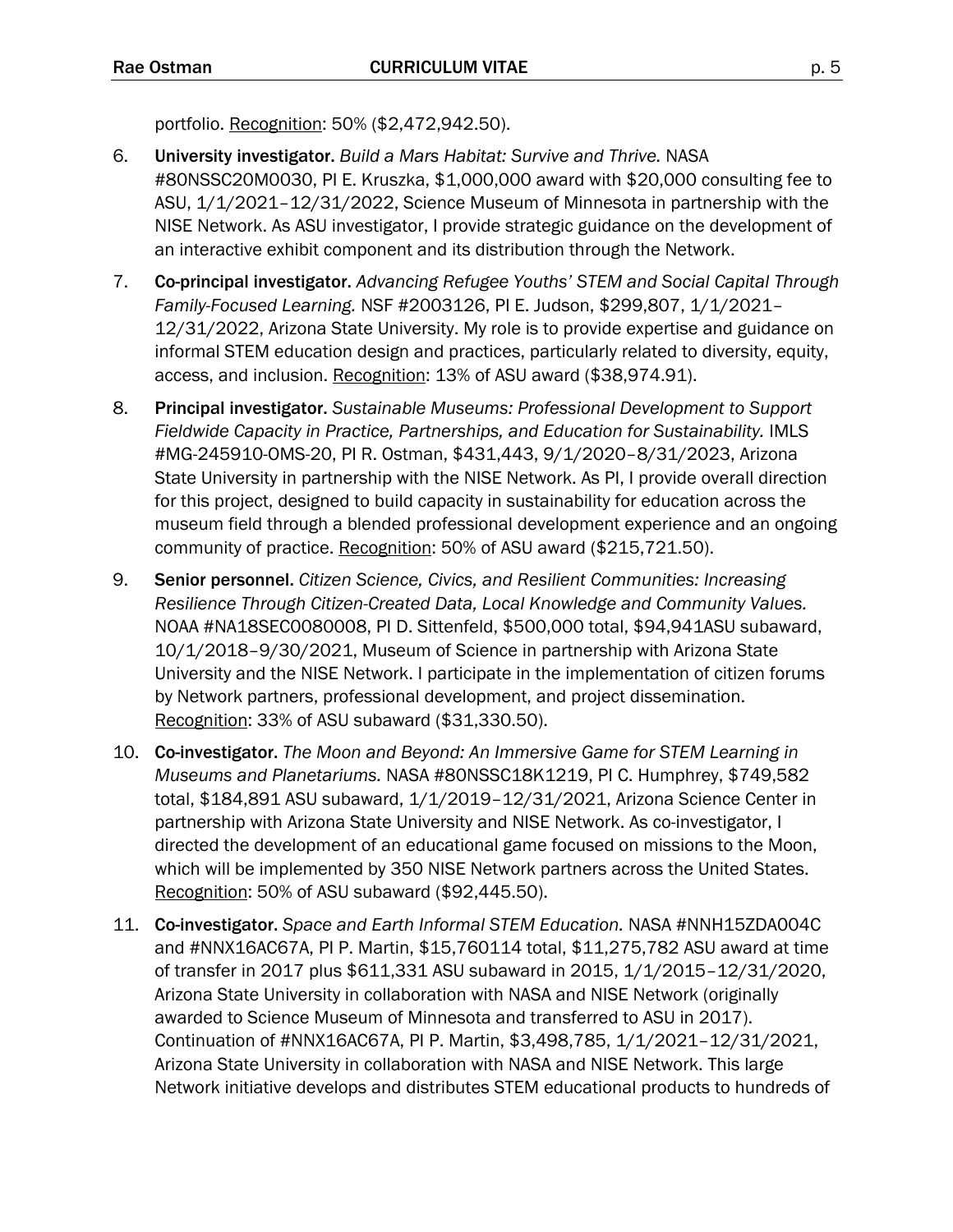informal learning organizations and provides professional development for informal educators. As co-I and member of leadership team, my role includes directing the public engagement efforts of the project and participating in professional development and dissemination activities. Recognition: 50% of ASU continuation in 2020 (\$1,749,392.50); 45% of ASU award in 2017 (\$5,074,101.90); 90% of ASU subaward in 2015 (\$550,197.90).

### External funding – completed

- 1. Co-principal investigator. *ChemAttitudes: Using Design-Based Research to Develop and Disseminate Strategies and Materials to Support Chemistry Interest, Relevance, and Self-Efficacy.* NSF #1612482, PI L. Bell, \$2,930,748 total, \$111,225 ASU subaward, 10/1/2016–3/31/2021, Museum of Science in partnership with American Chemical Society and NISE Network. ChemAttitudes uses innovative approaches to developing and studying informal science learning. I serve on the leadership team, codirect the educational program development through a design-based research process, and participate in professional development and dissemination activities. Recognition: 85% of ASU subaward (\$94,541.25).
- 2. Co-principal investigator. *Increasing Learning and Efficacy about Emerging Technologies through Transmedia Engagement by the Public in Science-in-Society Activities (Frankenstein200).* NSF #1516684, PI E. Finn, \$2,953,905, 8/1/2015– 7/31/2021, Arizona State University in partnership with NISE Network. The Frankenstein200 project is creating, distributing, and studying a set of three integrated activities that involve enduring science-in-society themes, as explored in Mary Shelley's novel Frankenstein. As co-PI, my role includes leading the development of museum products and partnerships and participating in research, evaluation, and dissemination. Recognition: 10% (\$295,390.50).
- 3. Senior personnel. *Sustainability in Science & Technology Museums.* Rob and Melani Walton Foundation, \$175k subaward, 6/1/2015–5/31/2018 and \$740,000 subaward, 10/1/2018–9/30/2020, Arizona State University. The first phase of this project focused on increasing the capacity of museum educators to engage museum audiences in learning about sustainability. As project director for the sustainABLE activity kits, I led the development and distribution of a pilot set of hands-on activities and associated professional resources, distributed to 75 organizations in 2016 and used in ongoing professional development in 2017 and beyond. The second phase of this initiative focuses on using museum capacity to engage communities around the world in productive conversations about sustainable futures. As project director for the museum initiative, I lead the development of public engagement materials, professional resources, and a global network focused on sustainability in informal STEM learning environments.
- 4. Senior personnel. *Planning and Partnerships Conference for Neuroscience Public Engagement.* Kavli Foundation, \$89,705, PI J. Das, 2018, The Franklin Institute. The project held a strategic planning conference, produced a landscape study of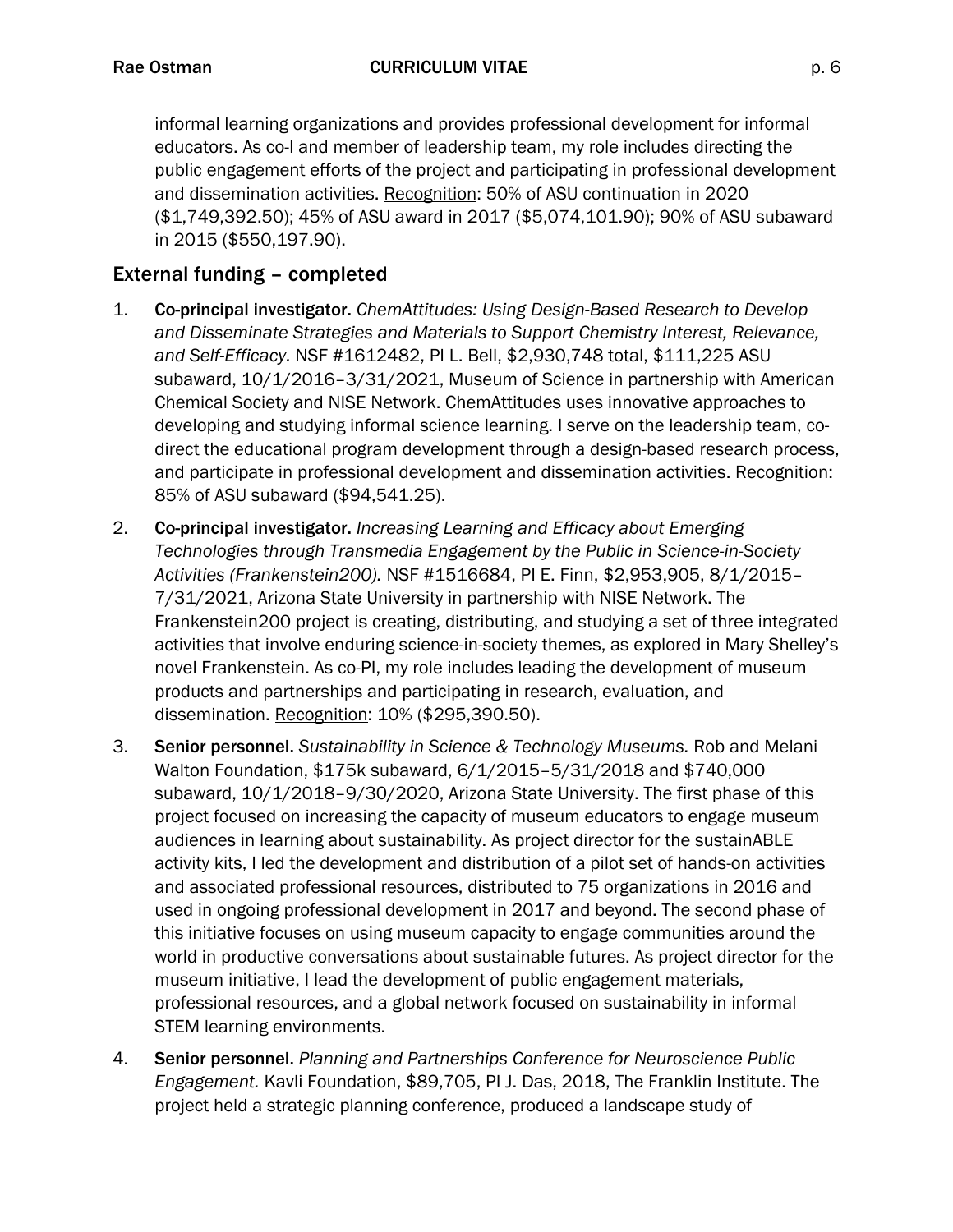neuroscience public engagement efforts, and developed tools to facilitate discussion about ethics among neuroscientists. I served as a member of the core planning group and contributed to the meeting and resulting white paper.

- 5. Co-principal investigator. *Libraries as Community Hubs for Citizen Science.* IMLS, \$249,900, PI D. Cavalier, 11/1/17–10/31/18, Arizona State University. As co-PI, I provided guidance on developing and evaluating citizen science toolkits distributed through public libraries and planning for nationwide scaling of project activities. Recognition: 10% of ASU award (\$24,999.40).
- 6. Senior personnel. *Maximizing Collective Impact Through Cross-Sector Partnerships: Planning a SENCER and NISE Net Collaboration.* NSF #1612376, PI W. Burns, \$149,987, 9/15/2016–9/14/2017, National Center for Science and Civic Engagement, SUNY Stony Brook, in partnership with the NISE Network. This planning project with the explored ways to leverage national networks to encourage civic engagement activities. My role included participating in planning and dissemination.
- 7. Personnel. *SusChEM: Focus on Sustainability—Integrated Approaches to Materials for Sustainable Development.* NSF #1619487, PI A. White, \$73,334, 3/15/2016– 2/28/2018, University of California Berkeley. SusChEM provided support for special programming and activities focused on sustainable development at the 2016 Materials Research Society Spring Meeting & Exhibit in Phoenix. My role included serving on the sustainability steering committee and co-organizing a symposium supported by the award.
- 8. Senior personnel. *True Stories Well Told: Using Narrative to Search for Harmonies Between Science and Religion.* John Templeton Foundation, \$871,749, PI L. Gutkind, 9/1/2015–8/3/2018, Arizona State University. This project created dialogue about the relationship of science and religion through a creative nonfiction fellowship and training program, a writing competition, nationwide public events, an online course, and public programming at science museums. As museum liaison, I coordinated the development of public programs in five cities and participated in the project's culminating festival. Recognition: 20% (\$174,349.80).
- 9. Senior personnel. *Multi-Site Public Engagement with Science – Synthetic Biology.* NSF #1421179, PI L. Bell, \$2,288,713, 10/1/2014–9/30/2018, Museum of Science and NISE Network. This project created hands-on activities and public forums to promote multidirectional dialogue and learning between scientists and members of the public, related to the societal implications of synthetic biology. My role included overseeing the development and distribution of the Building with Biology kit of educational products and professional resources.
- 10. Personnel. *Networks for Characterizing Chemical Life Cycle: Life Cycle of Nanomaterials (LCnano).* Environmental Protection Agency / National Science Foundation # RD835580 and EPA STAR program #RD83558001, \$5,000,000, PI P. Westerhoff, 3/19/2014–11/30/2018, Arizona State University with multiple university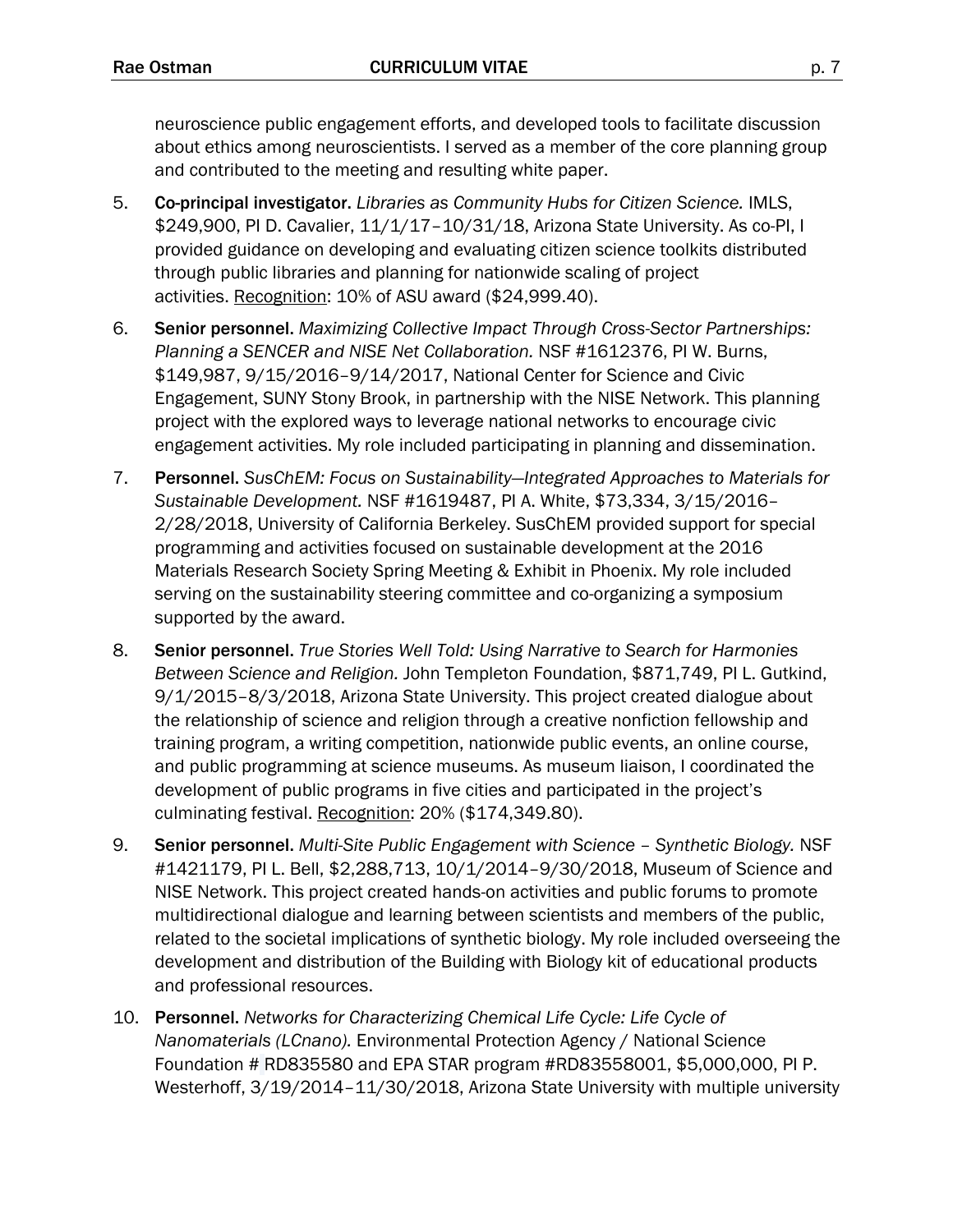partners. This research project characterized the life cycle of a variety of nanomaterials in different product lines. As director of the NISE Network, I coordinated the development and distribution of a hands-on activity to 125 museums and university outreach programs nationwide.

- 11. Senior personnel. *21-Tech: 21st Century Exhibit Facilitators and Personal Mobile Technologies.* IMLS, \$440,000, PI C. McCallum, 10/1/2010–9/30/2013, Children's Museum of Houston. 21-Tech developed strategies, resources, and supports to integrate mobile apps into exhibition facilitation. As Sciencenter PI, I participated in project planning and oversaw the museum's development and evaluation activities.
- 12. Senior personnel. *C3: Communicating Climate Change.* NSF #0813135, \$2,998,311, PI W. Staveloz, 9/15/2008–12/31/2012, Association of Science-Technology Centers with multiple collaborating organizations. C3 developed partnerships among STEM-rich organizations to engage public audiences in citizen science projects. As Sciencenter project director, I oversaw the development and implementation of the museum's activities in partnership with the local school system and the Cornell Lab of Ornithology.
- 12. Project director. *Climate Change Activity Toolkit.* IMLS, \$75,000, PI C. Trautmann, 10/1/2007–9/30/2009, Sciencenter. The toolkit included hands-on activities, portable discovery kits, an interactive public forum, and a museum field trip program. I oversaw the development and implementation of all project deliverables.
- 13. Personnel. *Here to the Ocean.* NOAA, \$750,000, PI C. Trautmann, 6/1/2008– 9/30/2012, Sciencenter. Here to the Ocean is a traveling exhibition on watersheds. As project team member, I participated in content development and evaluation.
- 14. Personnel. *DragonFly TV GPS: Investigating the Nanoworld*. NSF#0741749, \$1,982,391, PI R. Hudson, 5/1/2008–4/30/2011, Twin Cities Public Television in collaboration with the NISE Network. DragonFly TV created six episodes for the GPS (Going Places in Science) series to engage a broad and sizeable audience of children, adults, and educators about revolutionary advances in nanoscale science and nanotechnology. As Sciencenter liaison, I participated in the planning and implementation for the episode featuring our museum and programming.
- 15. Principal investigator. *Science Museum Chemistry Programs for School and Family Audiences.* The Henry and Camille Dreyfus Foundation, PI R. Ostman, \$31,000, 1/1/2007–12/30/2010, Sciencenter. This project developed and evaluated hands-on activities, youth programs, and a summer camp framework to engage museum audiences in learning about chemistry. As PI, I directed and managed all aspects of the project.
- 16. Senior personnel. *Nanoscale Informal Science Education Network.* NSF #0532536 and #0940143, \$41,741,754 total award, PI L. Bell, 9/1/2005–2/28/2017, Museum of Science with multiple collaborating organizations. With over 10 years of funding, this center-level grant created a national community of researchers and informal science educators dedicated to fostering public awareness, engagement, and understanding of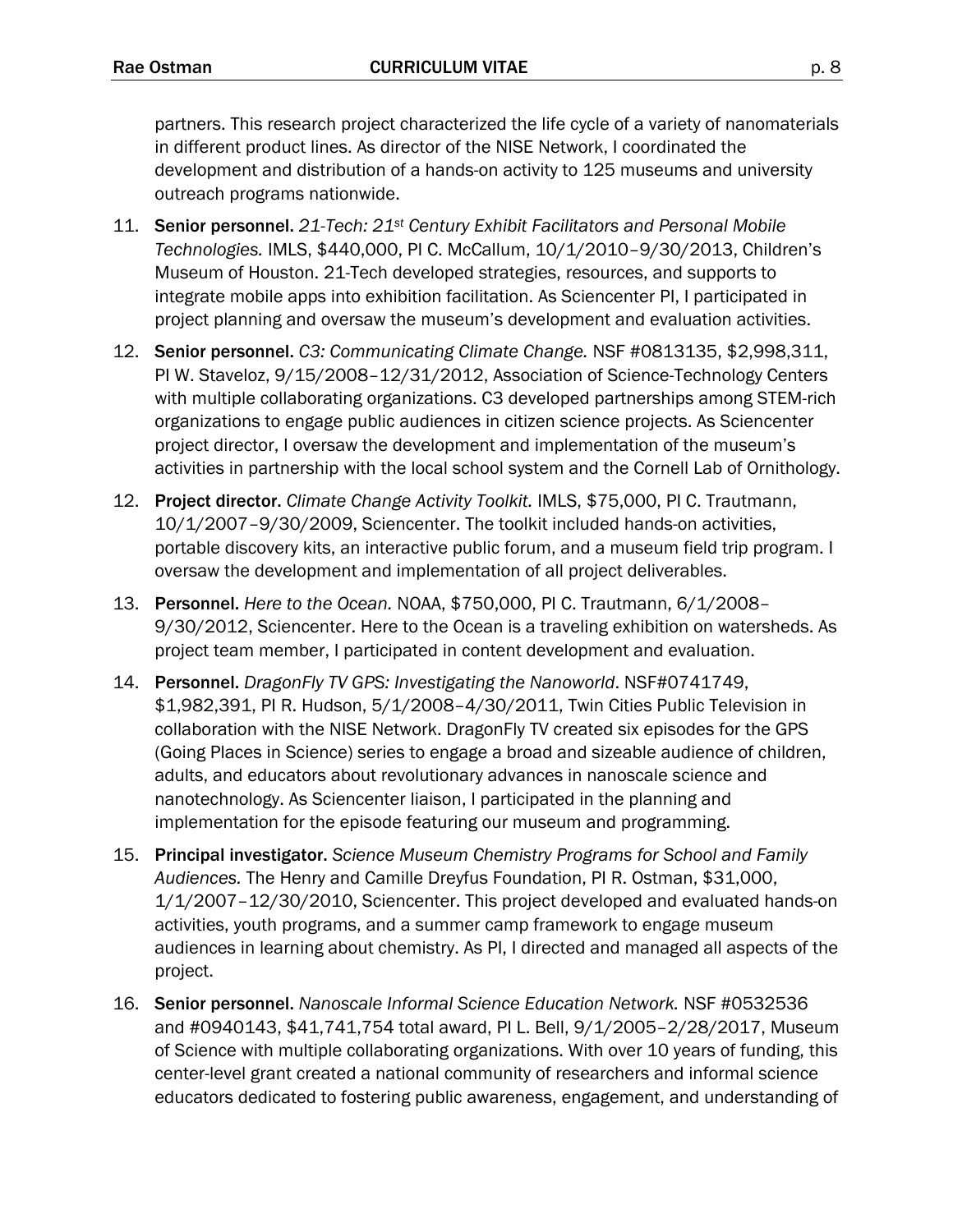nanoscale science, engineering, and technology. As a member of leadership team, I directed the project's public engagement efforts—including exhibits, programs, media, and initiatives in support of diversity, equity, inclusion, and access—and led the transition to an ongoing identity as the National Informal STEM Education Network.

- 17. Senior personnel. *Going APE: Achieving Active, Prolonged Engagement with Science Center Exhibits.* NSF #0087844, \$1,284,590, PI T. Humphrey 06/01/2001– 12/31/2005, Exploratorium. Going APE developed and studied hands-on science museum exhibits to encourage extended engagement and inquiry. As project manager, I participated in project leadership, coordinated work, and managed the budget and timeline.
- 18. Senior personnel. *Listening: Making Sense of the Sonic Soup.* NSF #0307925, \$2,098,873, PI T. Humphrey 09/01/2003–8/31/2007, Exploratorium. The project developed and studied hands-on science museum exhibits and related programming to encourage close listening and experimentation. As project manager, I participated in project leadership, coordinated work, and managed the budget and timeline.

### Internal funding – current

- 1. Co-investigator. *Flavor stories: An affective-cognitive approach to breaking down generational and cultural barriers to sustainable futures.* Global Futures Laboratory & College of Global Futures Collaborative Grants Program, \$9,999.33. PI C. Spackman, 6/1/21–5/30/22. The project invites adults to design multi-layered candies that serve as edible narratives to communicate potential climate futures.
- 2. Senior personnel. *Climates of Inequality: Stories of Environmental Justice.* Humanities Action Lab, 2017–2022. The international coalition for public history co-created a traveling exhibition and associated programming with over 20 communities around the world. I participated in project planning and oversight for the collaboration among ASU faculty and students, the Arizona Heritage Center, and additional community partners.

### Internal funding – completed

- 1. Project co-director. *Becoming Human.* School for the Future of Innovation in Society in collaboration with the Institute of Human Origins, 2017–2018. This collaboration across Arizona State University created a suite of materials to engage families, teachers, and students in hands-on learning about human evolution. I co-led the development of the public engagement materials.
- 2. Project director. *ROM Game Jam!* Royal Ontario Museum, University of Toronto, and other collaborating organizations, 2013–2015. The ROM Game Jam includes a variety of programs related to game development, including annual event where game development teams work intensively over a weekend to create digital games around a theme related to the museum's research and collections and game development programs for schools. As the founder and original project director, I worked with a cross-institutional team to conceive, plan, and implement this innovative initiative.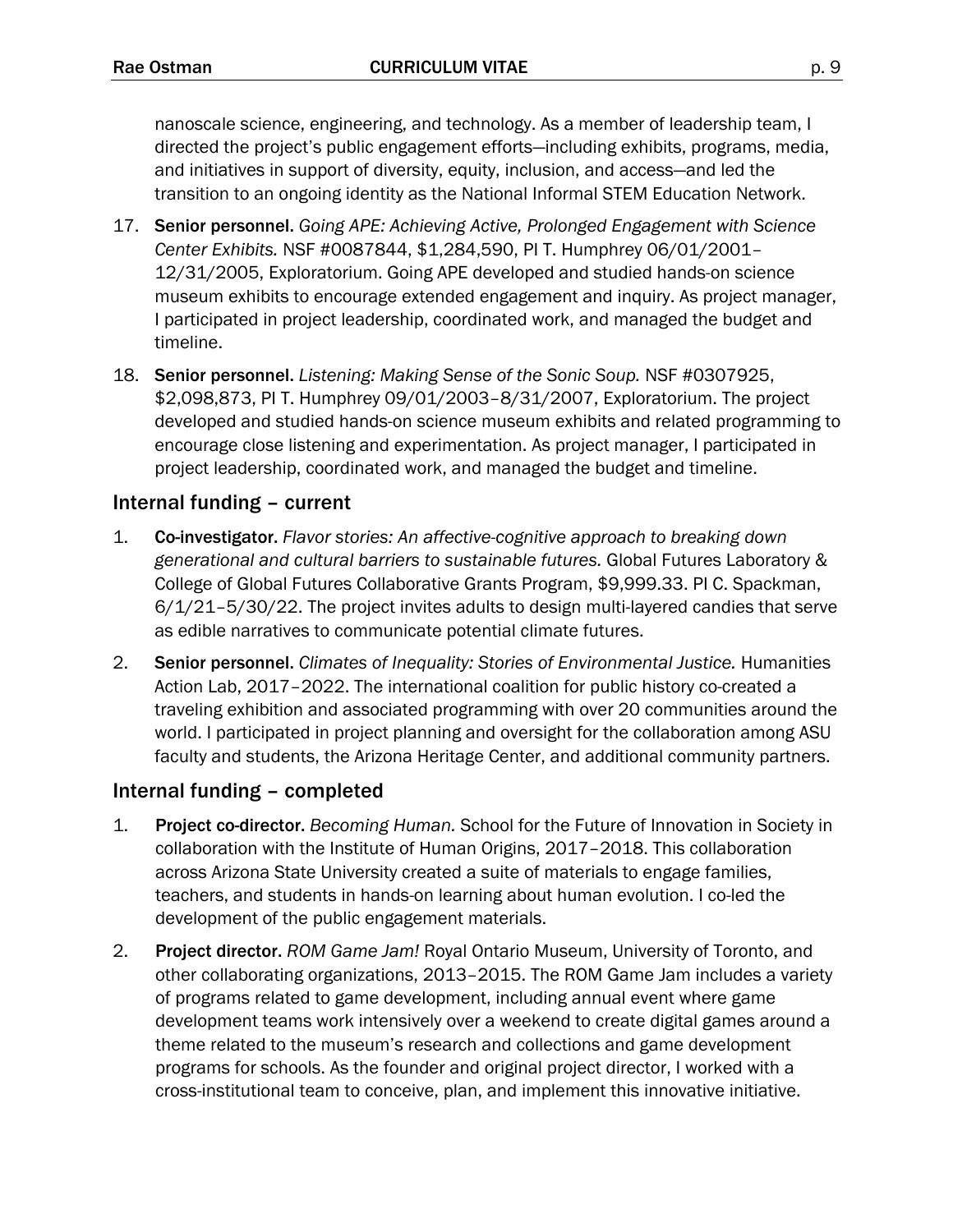3. Project manager. *Sound & Hearing.* Capital Campaign, \$750,000, 2001–2003, Exploratorium. I participated in project leadership, coordinated work, and managed the budget and timeline for a project that reconceived and refurbished hands-on physics exhibits.

### MAJOR PRODUCTS

#### **Website**

1. nisenet.org is the website for NISE Network professional partners, including educators and scientists. It includes an online digital library of educational materials and professional development resources for those working in the field of informal science education: https://www.nisenet.org/

#### Programs and activities

- 1. Building with Biology hands-on activity kits designed to create mutual learning among scientists and members of the public related to synthetic biology and genetic engineering. The kit includes six hands-on activities, one public forum, videos, posters, and educator training materials, distributed to 200 communities across the US in 2016. Materials are available for free download: https://www.nisenet.org/buildingwith-biology-kit
- 2. Explore Science: Earth & Space activity kits exploring Earth and space science and providing hands-on opportunities to participate in STEM processes and practices. From 2017 to 2020, 1,200 kits were distributed to around 425 NISE Network partner organizations, engaging 12.7 million people in authentic STEM learning. Each kit includes around 10 hands-on activities, videos, posters, and educator training materials, available for free download: https://www.nisenet.org/earthspacekit
- 3. Explore Science: Let's Do Chemistry is a kit of hands-on activities designed to support learners' interest, sense of relevance, and feelings of self-efficacy related to chemistry. In 2018, 250 communities across the United States used the kits as part of National Chemistry Week events and other programming. The kit materials are available for free download: https://www.nisenet.org/chemistry-kit
- 4. Explore Science: Zoom into Nano resource kits focused on building and strengthening partnerships among museums and other community organizations. In 2016, 100 NISE Network partners used the educational materials and professional resources to form local collaborations to reach audiences traditionally underserved by STEM educational institutions and underrepresented in STEM fields. The kit includes four modules with 3–6 activities each, as well as educator training materials, available for free download: https://www.nisenet.org/explorescience-nano
- 5. Frankenstein200 hands-on activity kits and alternate reality game focused on promoting creativity, scientific exploration, and consideration of responsible innovation. In 2018, 50 NISE Network partners used the project's educational materials and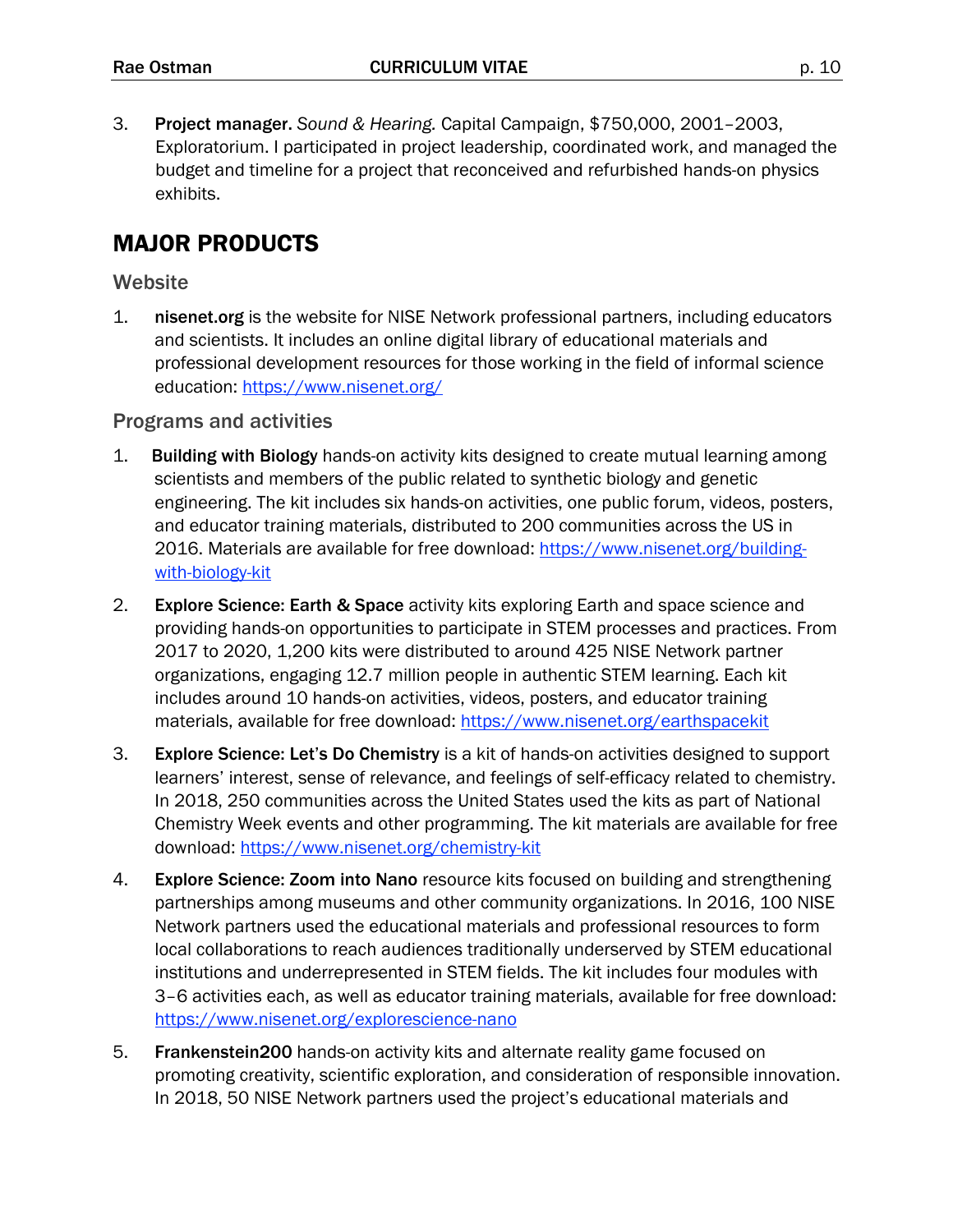professional resources in programming celebrating the 200th anniversary of the publication of Mary Shelly's *Frankenstein.* The activity kit materials are available for free download: https://www.nisenet.org/frankenstein

- 6. Moon Adventure is a collaborative game where players work together to solve a series of hands-on challenges related to living and doing research on the moon, grounded in real science.The game will be distributed to 350 NISE Network partners in fall 2020. The materials are available for free download: https://www.nisenet.org/moongame
- 7. NanoDays hands-on activity kits for informal STEM education*.* From 2009 to 2015, 1,650 NanoDays kits were distributed to 460 informal learning institutions across the United States, engaging 8 million people in learning about nanoscale science, engineering, and technology. Each kit includes around a dozen activities, related media, and educator training materials. Additional kits created on the NanoDays model include *Building with Biology* (2016), *SustainABLE* (2016), *Explore Science: Earth & Space (*2017, 2018, 2019, 2020), *Frankenstein200* (2017), and *Explore Science: Let's Do Chemistry (*2018). As a result of the wide distribution and use of these kits over 10+ years, the NanoDays type of hands-on activity is widespread and influential in science centers and children's museums. The materials are available for free download: https://www.nisenet.org/nanodays/archive
- 8. Nanoscale Informal Science Education Network collection of public programs. The Nanoscale project's program development group created over 100 public programs designed for use in museum settings, including theater presentations, discussionbased forums, and demonstrations. The programs were distributed to NISE Network partners beginning in 2008. In addition to their public impact, the Nanoscale program effort has had a substantial impact on professional practices within the NISE Network. Program materials are available for free download: https://www.nisenet.org/
- 9. sustainABLE hands-on activity kits. Beginning in 2016, these kits have been distributed to over 200 museums through the NISE Network and Arizona State University's fellowship program for museum professionals. It includes six hands-on activities and supporting professional resources, available for free download: https://www.nisenet.org/sustainable-kit
- 10. Sustainable Futures collection of public programs includes games, activities connecting sustainability and creativity, and other formats. Each program is available as a free download, including a complete set of digital resources, instructions for preparing the program supplies, print-your-own graphics to use with the public, and training materials: https://www.nisenet.org/sustainable-futures
- 11. Science and Religion collection of public programs are based on creative nonfiction stories that provide opportunities for reflection and conversation about the relationship between science and religion. The materials are available online: https://scienceandreligion.thinkwritepublish.org/resources/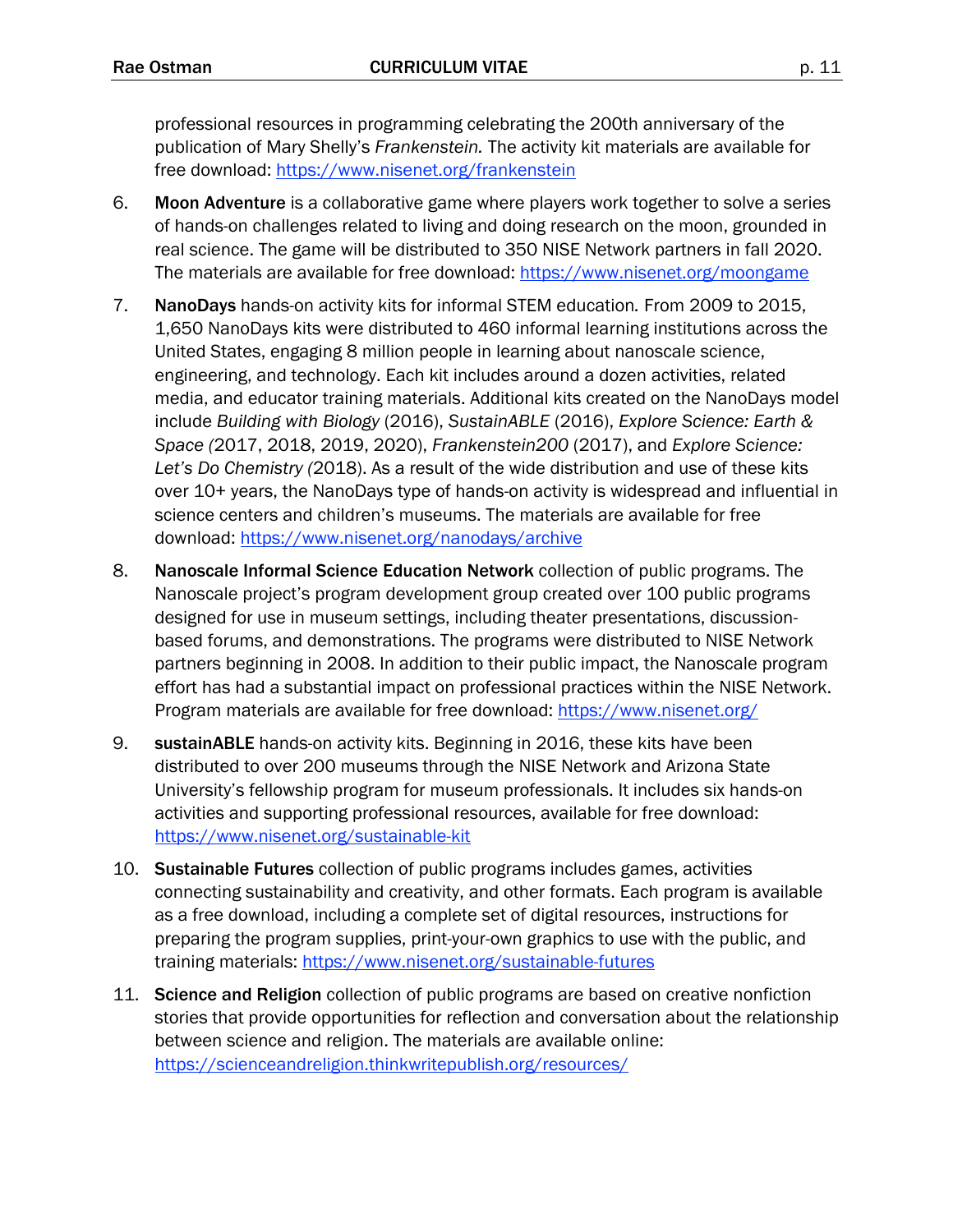### Exhibitions and media

- 1. Going APE (Active, Prolonged Engagement) produced a collection of 30 permanent exhibits at the Exploratorium that support self-directed, extended inquiry into the physical sciences. More information is available online: https://www.exploratorium.edu/vre/ape/ape\_intro.html
- 2. Listen: Making Sense of Sound is a collection of permanent exhibits at the Exploratorium that allow visitors to focus on subtle and profound aspects of hearing, experiment with new ways of listening deeply and carefully, and think about how others hear the world. More information is available online: https://www.exploratorium.edu/listen/
- 3. Nano, a 500 square foot exhibition produced in 93 copies, has been on long-term display at over 150 sites beginning in 2012. The exhibition is conservatively estimated to engage 10 million people each year in learning about nanoscale science, engineering, and technology. In addition to its broad reach, evaluation shows that the exhibition has a surprisingly long dwell time. Graphics, educational materials, and related resources are available for free download: https://www.nisenet.org/catalog/exhibits/nano\_mini-exhibition
- 4. Nanotechnology: What's the Big Deal? is a collection of 12 hands-on exhibit components that were permanently installed in several museums across the US. Information is available online: https://www.nisenet.org/catalog/nanotechnologywhats-big-deal-exhibition
- 5. DIY nano is a prize-winning app that features videos and at-home activities that explore nanoscale science, engineering, and technology. The app has been featured in the Apple store and was downloaded over 250,000 times: https://apps.apple.com/us/app/diy-nano/id520611568. The activities are also collected in a book: https://www.nisenet.org/catalog/diy-nano-book
- 6. Sun, Earth, Universe is a 600 square foot exhibition produced in 52 and scheduled for long term display at over 100 organizations beginning in 2019. The exhibition is conservatively estimated to engage 7 million people each year in learning about Earth and space science, including groups that are underserved by STEM institutions and underrepresented in STEM fields. In addition to its broad reach, evaluation supports several dimensions of STEM learning, including content knowledge, sense of relevance, and identity. Graphics, educational materials, and related resources are available for free download: https://www.nisenet.org/catalog/sun-earth-universeexhibition
- 7. Climates of Inequality: Stories of Environmental Justice is a multimedia installation created by a coalition of students, educators, and community leaders in over 22 cities across the US and around the world. As a traveling exhibit and digital platform with related programming, *Climates of Inequality* provides multiple ways to learn about environmental issues affecting various communities, the historical roots of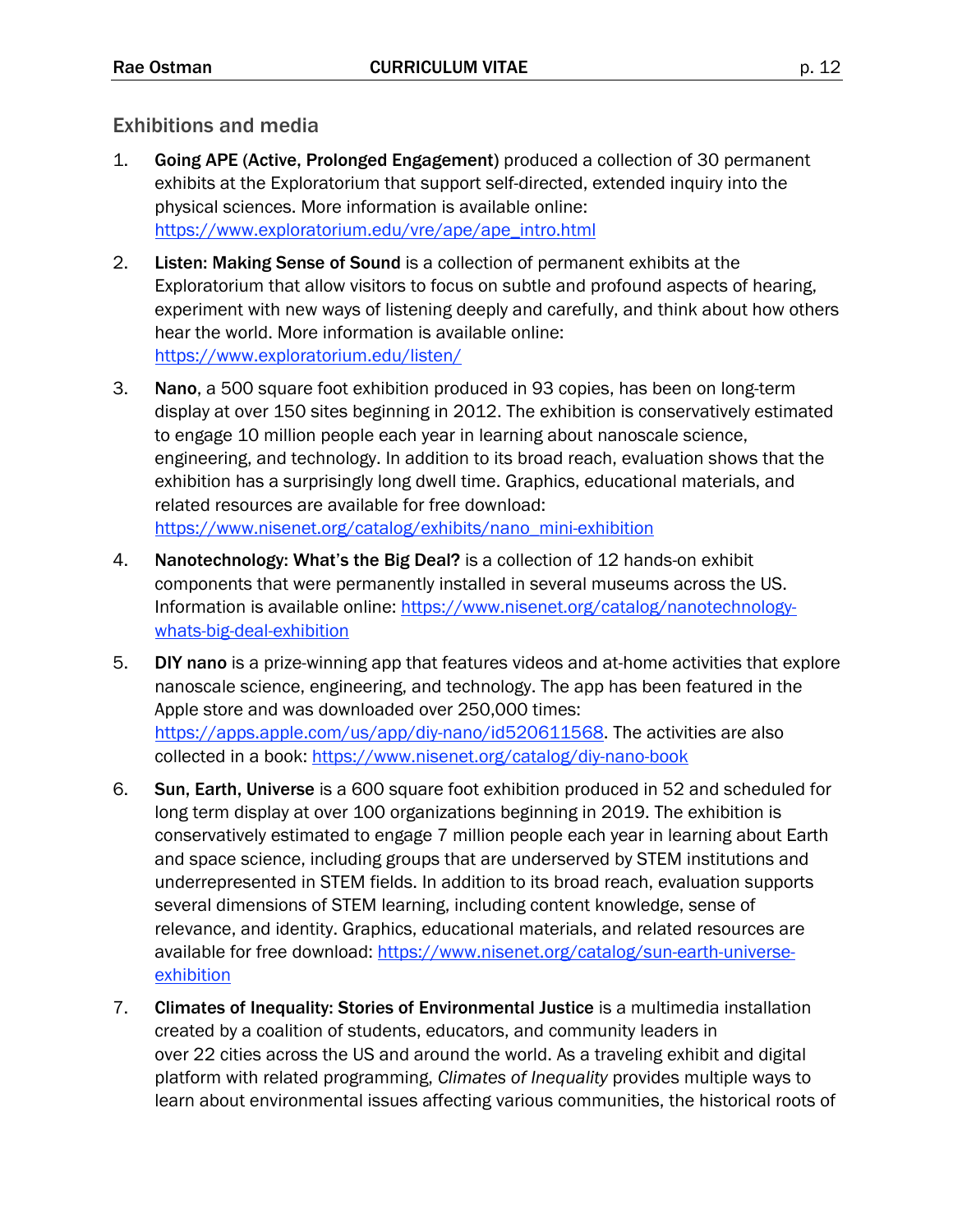these issues, and strategies to transition from extractive environments to generative ones. The project launched in Newark, NJ, in October 2019 and is currently traveling to each city represented in the exhibit. Information is available online: http://climatesofinequality.org/

#### Professional development

- 1. Nano & Society professional development workshops, training resources, and educational products to increase capacity of informal educators to engage public audiences in meaningful conversations about current science and technology and their relationship to society. Around 100 educators participated in a series of workshops in 2012: https://www.nisenet.org/events/other/nano-society-workshop
- 2. Sustainability Fellowship professional development workshops and resources to support museum professionals in carrying out sustainability projects at their organizations. Over 200 educators participate in a series of workshops and community of practice 2019–2022: https://www.nisenet.org/sustainability-fellowship
- 3. NISE Network partner meetings include regional (2013, 2012, 2011, 2010, 2008– 2009) and nationwide meetings (2019, 2015, 2009, and 2007) with hundreds of participants: https://www.nisenet.org/event-type/network-wide-and-regional-meetings

## PUBLICATIONS

Peer reviewed articles and chapters

- 1. Ostman, R., Zirulnik, M. & McCullough Cosgrove, J. (2019, April). Storytelling, science, and religion: Promoting reflection and conversation about societal issues. *Curator: The Museum Journal* 62(2), pp. 117–134*.* https://doi.org/10.1111/cura.12301.
- 2. Ostman, R., Chu, S. & Mader, M. (2018). Interpreting objects through digital games: The ROM Game Jam. *Exhibition* 37(1), pp. 40–51.
- 3. Ostman, R. (2017). Conversations about technology and society: Techniques and strategies to encourage civic engagement in museums. *Science Education and Civic Engagement: An International Journal* 9(2), pp. 47–58.
- 4. Ostman, R. & McCarthy, C. (2015). *Nano*: Creating an exhibition that is inclusive of multiple and diverse audiences. *Exhibitionist* 34(2), pp. 34–39.
- 5. Ostman, R., Herring, B., Jackson, A., Bennett, I., & Wetmore, J. (2013). Making meaning through conversations about science and society. *Exhibitionist* 32(1), pp. 42–47.
- 6. Long, S. & Ostman, R. (2012). Using theatre and film to engage the public in nanotechnology. In *Little by Little: Expansions of Nanoscience and Emerging Technologies.* H. van Lente et al. (Eds.) Heidelberg: Akademische Verlagsgesellschaft/IOS Press, pp. 59–64.
- 7. Ostman, R. (1996/1997). "Our land is great and rich, but there is no order in it": Reevaluating the process of Russian state formation. *Archaeological News* 21/22, pp.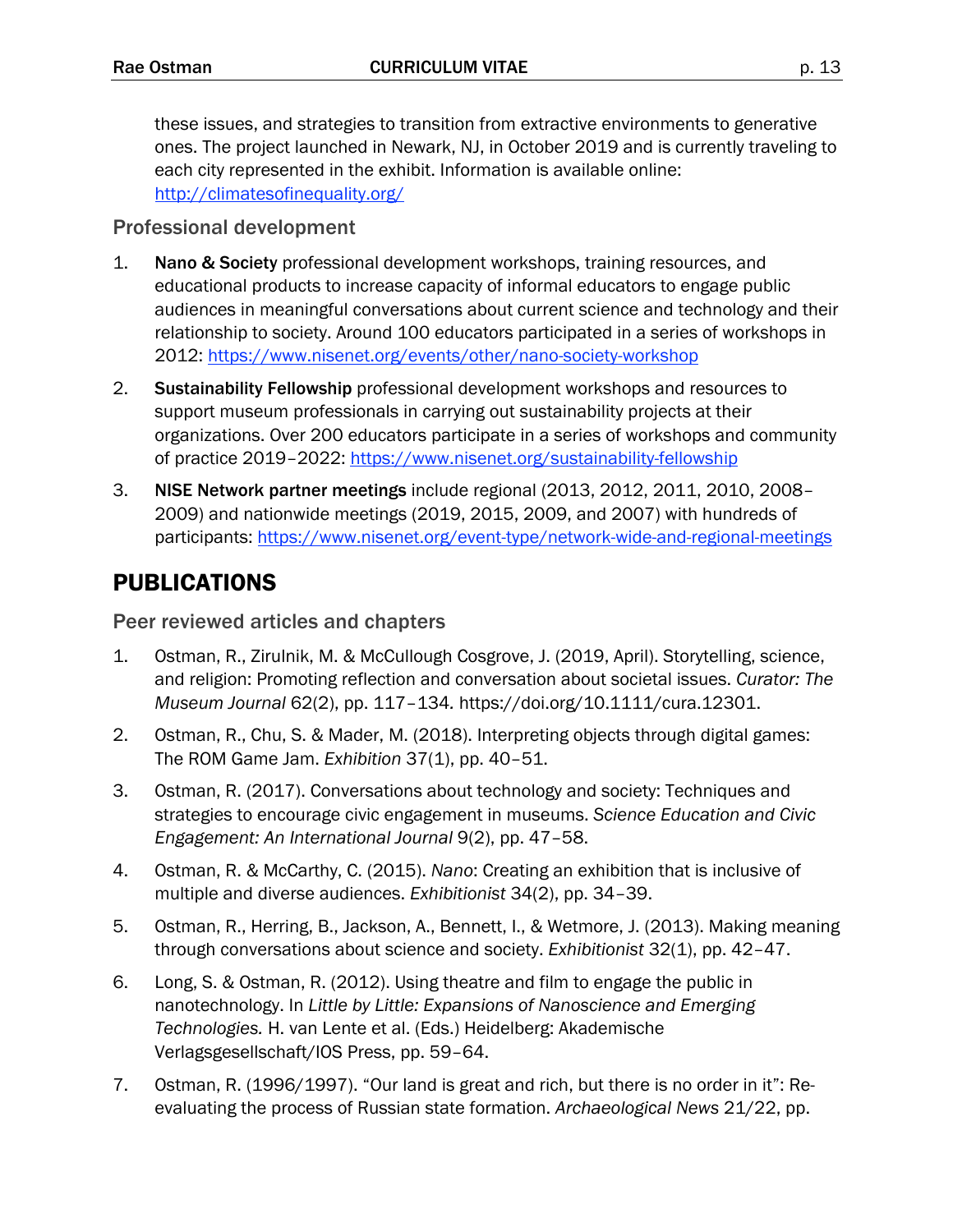#### 73–91.

#### Invited articles and chapters

- 1. Reich, C., Pattison, S., Olney, V., Bequette, M., Cohn, S., Kollmann, E.K., & Ostman, R. (2019). NISE Net team-based inquiry. In L.W. Martin, L. Tran, & D. Ash (Eds.), *The Reflective Museum Practitioner: Expanding Practice in Science Museums.* New York: Routledge, pp. 53–63.
- 2. Ostman, R. (2019). Creating conversation, not controversy. *Museum* (March/April 2019), pp. 34–39.
- 3. Ostman, R. (2019). Small museums, big role: Powering the NISE Network. ASTC Dimensions (Spring), pp. 35–39.
- 4. Ostman, R. (2018). Contributed annotations to the digital edition. In D.H. Guston, E. Finn, and J.S. Roberts (Eds.), *Frankenstein: Annotated for scientists, engineers, and creators of all kinds.* Tempe, AZ and Cambridge, MA: Arizona State University, MIT Press, and MIT Media Lab. https://www.frankenbook.org/
- 5. Ostman, R. (2010). Short stories of nano programs. *Hand to Hand* (Summer), p. 5.
- 6. Ostman, R. (2009). Lessons learned from "Snowflakes—Nano at its Coolest." In *Universal design guidelines for public programs in science museums.* Boston, MA: Museum of Science for the NISE Network, pp. 20–21.
- 7. Ostman, R. (2004). The city and complexity: Change and continuity in Late Antique Volterra. In *Exploring the Role of Analytical Scale in European Archaeology,* J.R. Mathieu and R.E. Scott, Eds. Oxford: British Archaeological Reports, pp. 59–66.
- 8. Ostman, R. (2004). Clothing and textiles. In *Ancient Europe, 8000 B.C. to A.D. 1000: An encyclopedia of the Barbarian world,* P.I. Bogucki and P.J. Crabtree, Eds. New York: Charles Scribner's Sons, pp. 433–435.
- 9. Ostman, R. (2004). Etruscan Italy. In *Ancient Europe, 8000 B.C. to A.D. 1000: An encyclopedia of the Barbarian world,* P.I. Bogucki and P.J. Crabtree, Eds. New York: Charles Scribner's Sons, pp. 260–268.
- 10. Ostman, R. (2004). Migration Period Peoples: Rus. In *Ancient Europe, 8000 B.C. to A.D. 1000: An encyclopedia of the Barbarian world,* P.I. Bogucki and P.J. Crabtree, Eds. New York: Charles Scribner's Sons, pp. 406–408.
- 11. Ostman, R. (2004). Russia/Ukraine. In *Ancient Europe, 8000 B.C. to A.D. 1000: An encyclopedia of the Barbarian world,* P.I. Bogucki and P.J. Crabtree, Eds. New York: Charles Scribner's Sons, pp. 563–568.
- 12. Ostman, R. (2004). Staraya Ladoga. In *Ancient Europe, 8000 B.C. to A.D. 1000: An encyclopedia of the Barbarian world,* P.I. Bogucki and P.J. Crabtree, Eds. New York: Charles Scribner's Sons, pp. 568–571.
- 13. Ostman, R. (2003). Archaeology in context: History, nationalism and the old Russian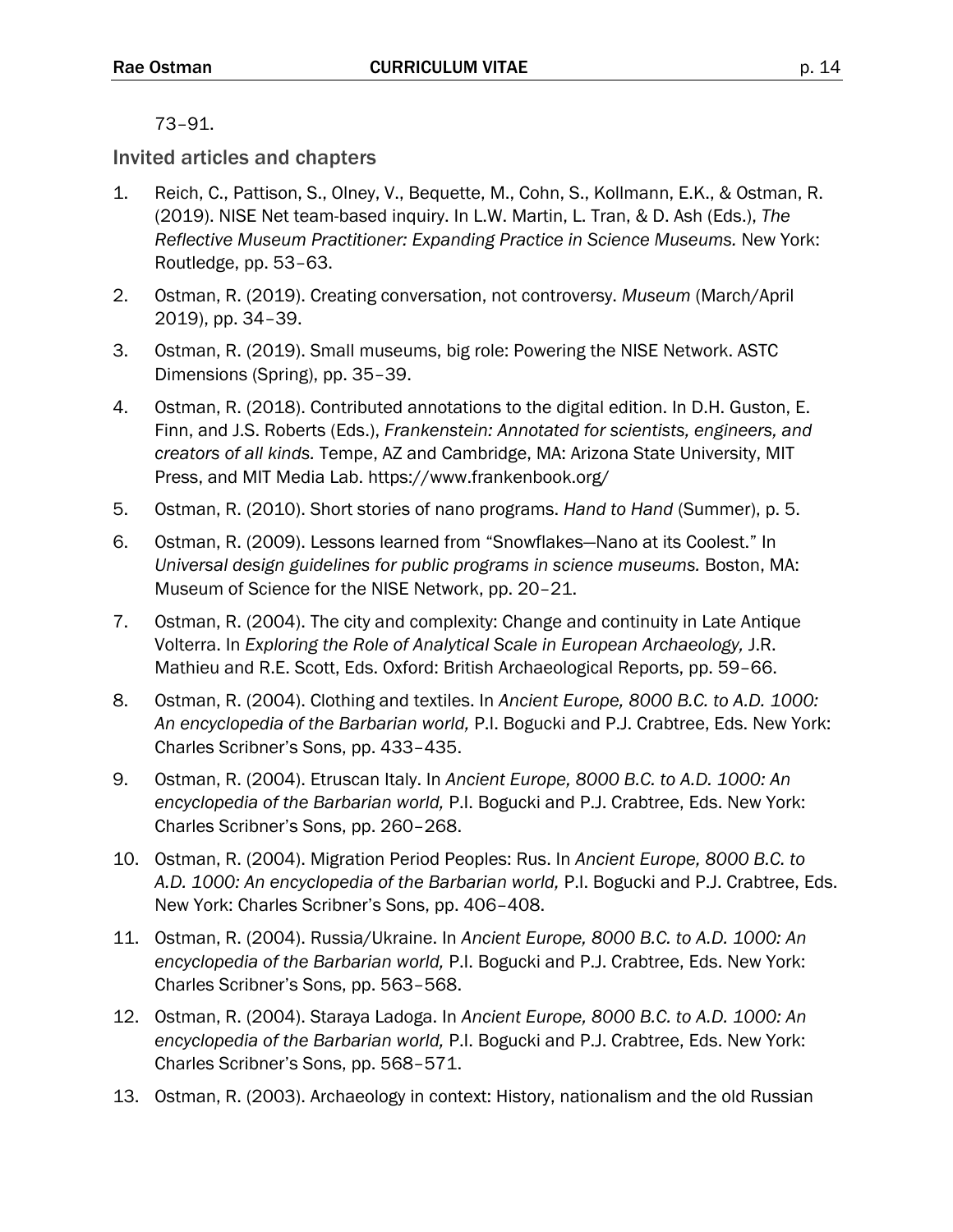state. In *The Entangled Past: Integrating History and Archaeology.* M. Hendrickson, M. Boyd, and J. Erwin, Eds. Calgary: University of Calgary.

14. Ostman, R. (2002). Considering technology, gender, and social status in Viking Age Scandinavia. In *Eureka! The Archaeology of Innovation and Science. Proceedings of the twenty-ninth annual conference of the Archaeological Association of the University of Calgary: Chacmool.* R. Harrison, M. Gillespie, and M. Peuramaki-Brown, Eds. Calgary, AB: University of Calgary.

#### Books, guides, and reports

- 1. Ostman, R., Barnard, W., & Bell, L. (2018). *Informal STEM education policy. Brief submitted to the Royal Thai Government.* Bangkok, Thailand: Kenan Institute Asia.
- 2. Ostman, R. (2018). *Let's Do Chemistry: A framework and strategies to encourage positive attitudes toward learning chemistry in museums and informal settings. A NISE Network research to practice guide.* Tempe, AZ: Arizona State University for the NISE Network.
- 3. Ostman, R. (2017). *National Informal STEM Education Network report to partners: 2005–2016.* Saint Paul, MN: Science Museum of Minnesota for the NISE Network.
- 4. Lass, K. & Ostman, R. (2016). Public and community engagement study aid. In: *Resources for science and engineering ethics.* Available from National Academy for Engineering Online Ethics Center: http://www.onlineethics.org/Resources/35318/39577.aspx. *Authors are listed alphabetically.*
- 5. NISE Network. (2016). *DIY Nano: Do-it-yourself science activities that investigate the nanoscale—the scale of atoms and molecules!* Ithaca, NY: Sciencenter for the NISE Network. *Authors are not listed, but I was the lead developer for the majority of the 25+ collected activities and resources.*
- 6. NISE Network. (2016). *NanoDays collection: A compendium of NanoDays activities and resources from the Nanoscale Informal Science Education Network.* Ithaca, NY: Sciencenter for the NISE Network. *Authors are not listed, but I was the lead developer for the majority of the 25+ collected activities and resources.*
- 7. Ostman, R. (2016). *NanoDays: A NISE Network guide to creating activity kits, building community, and inspiring learning.* Saint Paul, MN: Science Museum of Minnesota for the NISE Network.
- 8. Ostman, R. (2016). *NISE Network program development: A guide to creating effective learning experiences for public audiences.* Saint Paul, MN: Science Museum of Minnesota for the NISE Network.
- 9. Ostman, R. (2015). *NISE Network Nano exhibition: Creating a small footprint exhibition with big impact.* Saint Paul, MN: Science Museum of Minnesota for the NISE Network.
- 10. Ostman, R. (2014). *Nanoscale Informal Science Education Network report to partners:*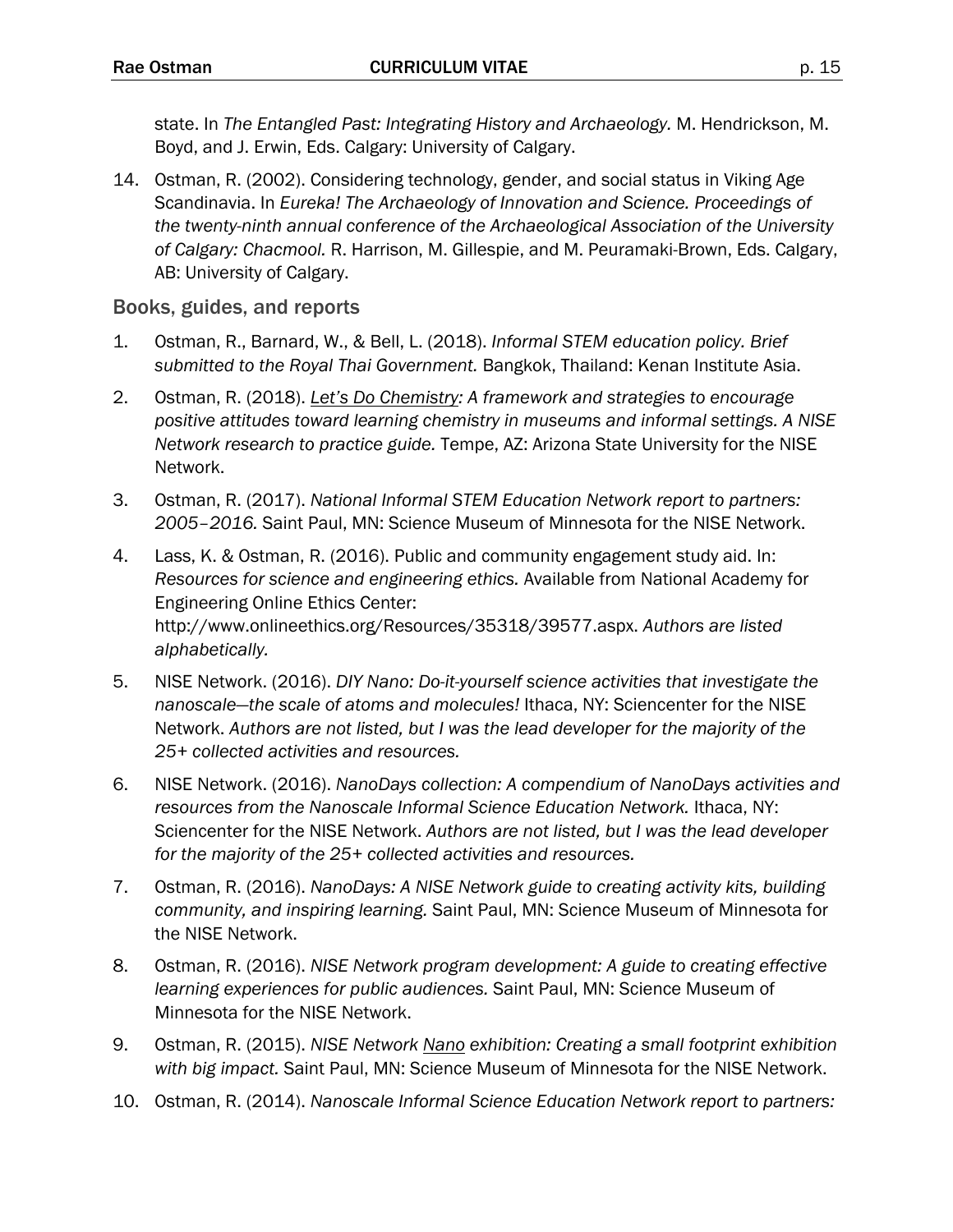*2005–2014.* Saint Paul, MN: Science Museum of Minnesota for the NISE Network.

- 11. Bequette, M., Ostman, R., Ellenbogen, K., Zenner Petersen, G., Porcello, D., Livingston, T., Johnson, M., & Martin, P. (2012). *Nanoscale science informal learning experiences: NISE Network content map.* Revised version. Saint Paul, MN: Science Museum of Minnesota for the NISE Network.
- 12. Ellenbogen, K., Livingston, T., Ostman, R., Bell, L., Garcia-Luis, V., Johnson, M., Martin, P., Porcello, D., & Zenner Petersen, G. (2012). *Nanoscale science informal learning experiences: NISE Network learning framework.* Saint Paul, MN: Science Museum of Minnesota for the NISE Network.
- 13. Ostman, R., Maletz, E., Jensen, K., & Jackson, A. (2012). *Bilingual design guide.* Ithaca, NY: Sciencenter for the NISE Network.
- 14. Jensen, K., Nunez, V., Garcia-Luis, V., Ostman, R., & Lindgren-Streicher, A. (2011). *Translation process guide.* Portland, OR: OMSI for the NISE Network.
- 15. Ostman, R. & Maletz, E. (2011). *Engaging the public in nano: Key concepts in nanoscale science, engineering, and technology.* Ithaca, NY: Sciencenter for the NISE Network.
- 16. Ostman, R. (2004). *The city and complexity: Volterra, Italy. Pottery production during the Hellenistic Etruscan period and the late Roman to late Antique period.* Oxford: British Archaeological Reports.

## WORKSHOPS, PRESENTATIONS & POSTERS

*The chair or presenting author is listed first; the others are typically listed in the order of presentation.* 

### Professional Conferences

- 1. Thoma Emmons, C. (Chair), Foutz, S., Ostman, R., & Zalut, L. (2021). *Productive discomfort: Exploring sensitive subject matter in evaluations.* Session presented at the virtual meeting of the Visitor Studies Association.
- 2. Kollmann, L. (Chair), Anderson, A., Mesiti, L. A., Todd, K., & Ostman, R. (2021, May). *How to make your museum great: Evaluation your team can do to improve your educational offerings.* Intensive workshop presented at the virtual meeting of the Association of Children's Museums.
- 3. Ostman, R. (Chair), Johnston, R., Laubenthal, D., Weller, N. & Wouk, K. (2020, October). *Sustainable futures: Science centers and community partners working together for people and the planet.* Preconference workshop presented at the virtual meeting of the Association of Science and Technology Centers.
- 4. Ostman, R. (Chair), Flynn, C., Frias, D., Haahr, N., Jorge, M., Porcello, D. & Weller, N. (2020, August 26). *Sustainable futures: Museums and communities working together.*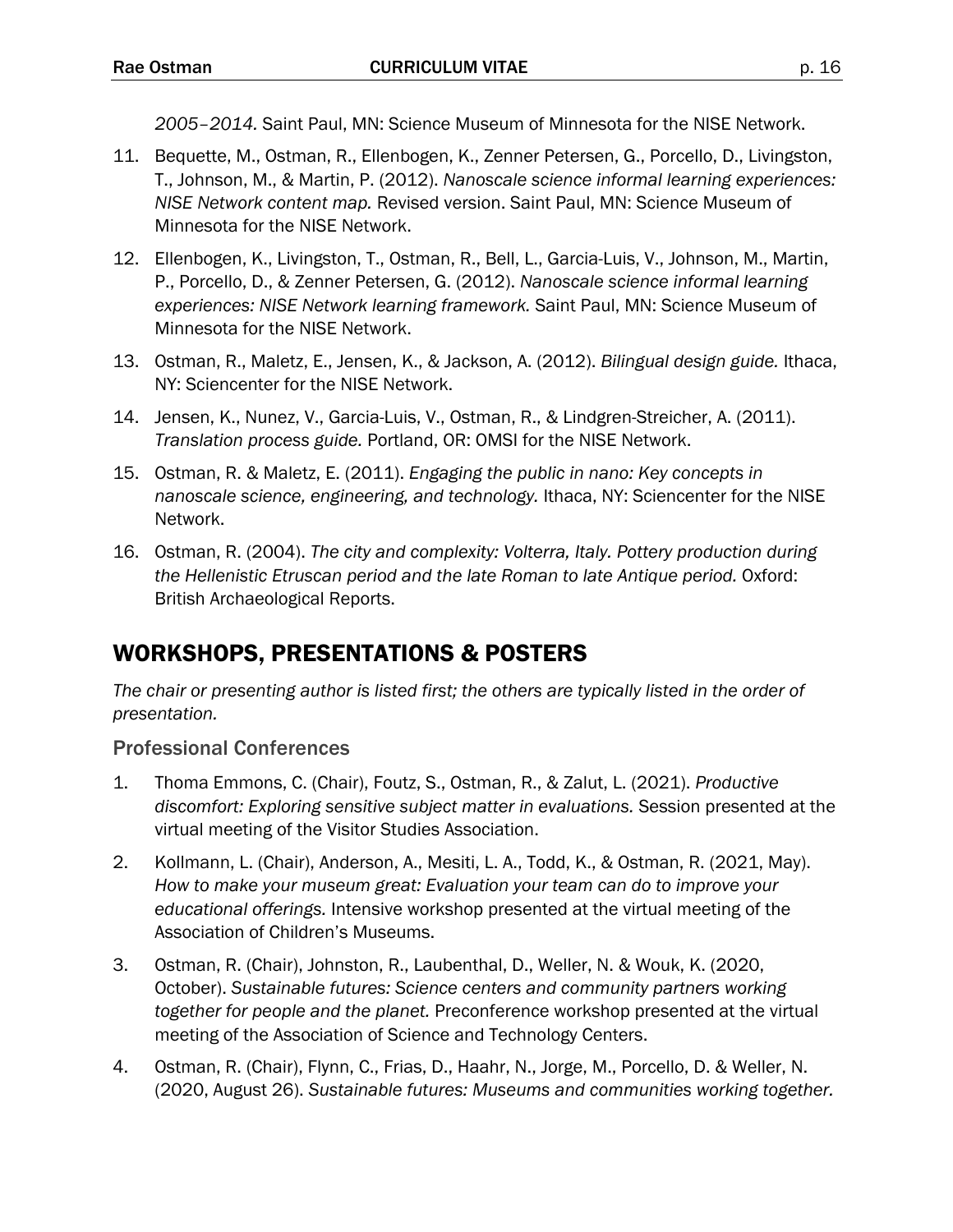Webinar presented for the Association of Children's Museums.

- 5. Zirulnik, M. (Presenting author), Ostman, R., & McCullough Cosgrove, J. (2019, November). Science and religion. Paper presented at the Religious Communication Association, Baltimore, MD.
- 6. Bell, J. (Chair), Barriault, C., Besley, J., Ostman, R., & Yeo, S. (2019, September). *Informal STEM Education and Science Communication: Branches of the Same Tree, Invasive Species, or Complementary Niches in an Ecosystem?* Session presented at the meeting of the Association of Science and Technology Centers, Toronto, ON, Canada.
- 7. Ostman, R. (Chair), Colton, J., Custer, S., Das, J., Martin, P., & Porcello, D. (2019, September). *Moonshots in the Museum: Creative Ways to Engage Museum Audiences in Big Challenges.* Session presented at the meeting of the Association of Science and Technology Centers, Toronto, ON, Canada.
- 8. Ostman, R. (Chair), Bishop, P., Doby, M., & Tankersley, J. (2019, September). *Playing with the Future: Creating Exhibits and Programs that Immerse Visitors in Futures Thinking.* Preconference workshop presented at the meeting of the Association of Science and Technology Centers, Toronto, ON, Canada.
- 9. Sittenfeld, D. (Chair), Kollmann, E., Galvan, P., Hostetler, E., & Ostman, R. (2019, September). *Let's Do Chemistry: Designing and Facilitating Chemistry Activities to Increase Interest, Relevance, and Self-efficacy.* Preconference workshop presented at the meeting of the Association of Science and Technology Centers, Toronto, ON, Canada.
- 10. Velazquez, H. (Lead), Haupt, G., Petrich, M. & Ostman, R. (2019, September). *Tinkering with Maker and Chemistry Activity Facilitation Frameworks.* Poster presented at the meeting of the Association of Science and Technology Centers, Toronto, ON, Canada.
- 11. Ostman, R. (2019, June). Sustainability in Science & Technology Museums. In C. Paca (Convener), *Project showcase.* Presentation at the meeting of Ecsite, Copenhagen, Denmark.
- 12. Ostman, R. (Chair), Herring, B., Jackson, A. & Lindsey, C. (2019, May). *Creating fun and guiding learning! Techniques for excellent facilitation.* Session presented at the meeting of the Association of Children's Museums, Denver, CO.
- 13. Ostman, R. (2019, February). Putting research into practice to support positive attitudes about learning chemistry. In L. Bell (Chair), *Scaling Up Research-Based Applications for Better Informal Science Communication.* Symposium presented at the meeting of the American Association for the Advancement of Science, Washington, DC.
- 14. Ostman, R. (Chair), Colton, J., Hostetler, E., Long, S., Porcello, D., Sava, M., & Zirulnik, M. (2018, September). *True stories and thoughtful conversation: Exploring science and religion in museum programs.* Session presented at the meeting of the Association of Science-Technology Centers, Hartford, CT.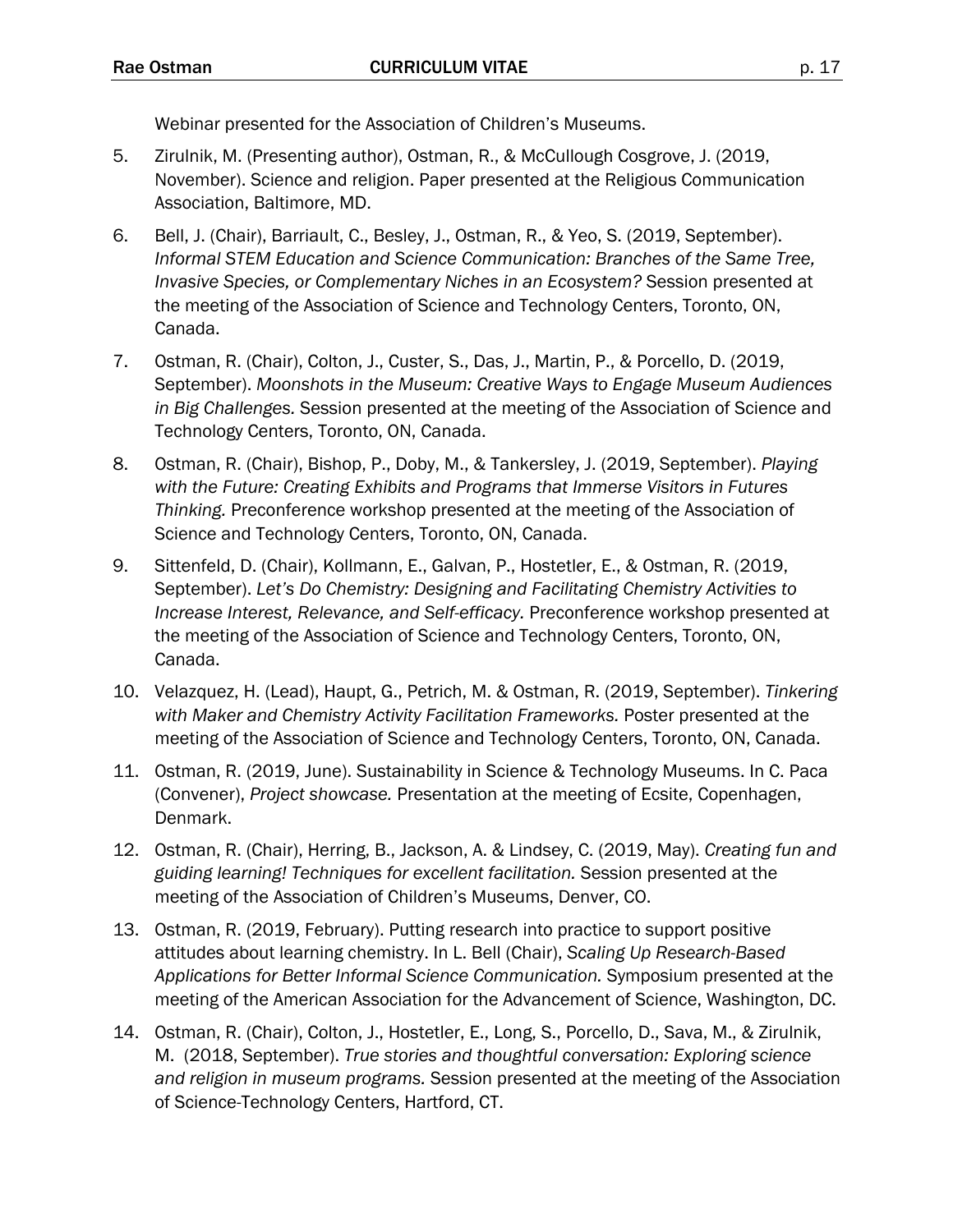- 15. Ostman, R. (Chair), Cavalier, D., Colton, J., Cox, T., Grinnell, C., Hurst, A., LaConte, K., & La Valle, D. (2018, September). *Museum and library partnerships: Hands-on STEM learning for everyone.* Session presented at the meeting of the Association of Science-Technology Centers, Hartford, CT.
- 16. Ostman, R., McCullough Cosgrove, J., & Zirulnik, M. (2018, July). Engaging with values and beliefs: Programs exploring science and religion. Poster presented at the meeting of the Visitor Studies Association, Chicago, IL.
- 17. Jackson, A. (Chair), Herring, B., Martin, P., Ostman, R., & Thompson, N. (2018, May). *Best program ever! Tools and techniques to create great programs. Parts 1 and 2.* Two-part workshop conducted at the Association of Children's Museums, Raleigh, NC.
- 18. Ostman, R. (2018, May). Games and STEM learning. In H. Wechsler (Chair), *What do games get us? Exploring learning research to inform our practice.* Session conducted at the American Alliance of Museums, Phoenix, AZ.
- 19. Ostman, R. (Chair), & Chu, S. (2018, April). *Gaming in museums: How to level up your museum's public engagement.* Workshop conducted at the meeting of Museums and the Web, Vancouver, BC.
- 20. Ostman, R. & Wylie, R. (2018, April). *Frankenstein200: Transmedia learning in creativity and responsible innovation.* Demonstration session conducted at the meeting of Museums and the Web, Vancouver, BC.
- 12. Ostman, R. (2017, October). Data-based decision making in the NISE Network. In C. Trautmann (Chair), *The anti-fragile museum.* Session conducted at the meeting of the Association of Science-Technology Centers, San Jose, CA.
- 13. Ostman, R. (2017, October). Frankenstein200: Increasing learning and efficacy about emerging technologies through transmedia engagement. In J. Burba (Chair), *Happy birthday, Frankenstein!* Session conducted at the meeting of the Association of Science-Technology Centers, San Jose, CA.
- 14. Ostman, R. (2017, October). Museum and community partnerships. In R. Ostman (Chair), *STEM community partnerships: Strategies and resources for developing collaborations and reaching new audiences.* Session conducted at the meeting of the Association of Science-Technology Centers, San Jose, CA.
- 15. Ostman, R. (2017, September). Frankenstein200: Engaging the public in transmedia learning. In R. Wylie (Chair), *Narratives of science and scientists: Heroes, monsters, and victims.* Session conducted at the meeting of the Society for Social Studies of Science, Boston, MA.
- 16. Bennett, I., Long, S., Ostman, R. (Chair), Sittenfeld, D., & Wetmore, J. (2017, September). STS approaches to public engagement with science: Synthetic biology. In *Making & Doing.* Session conducted at the meeting of the Society for Social Studies of Science, Boston, MA.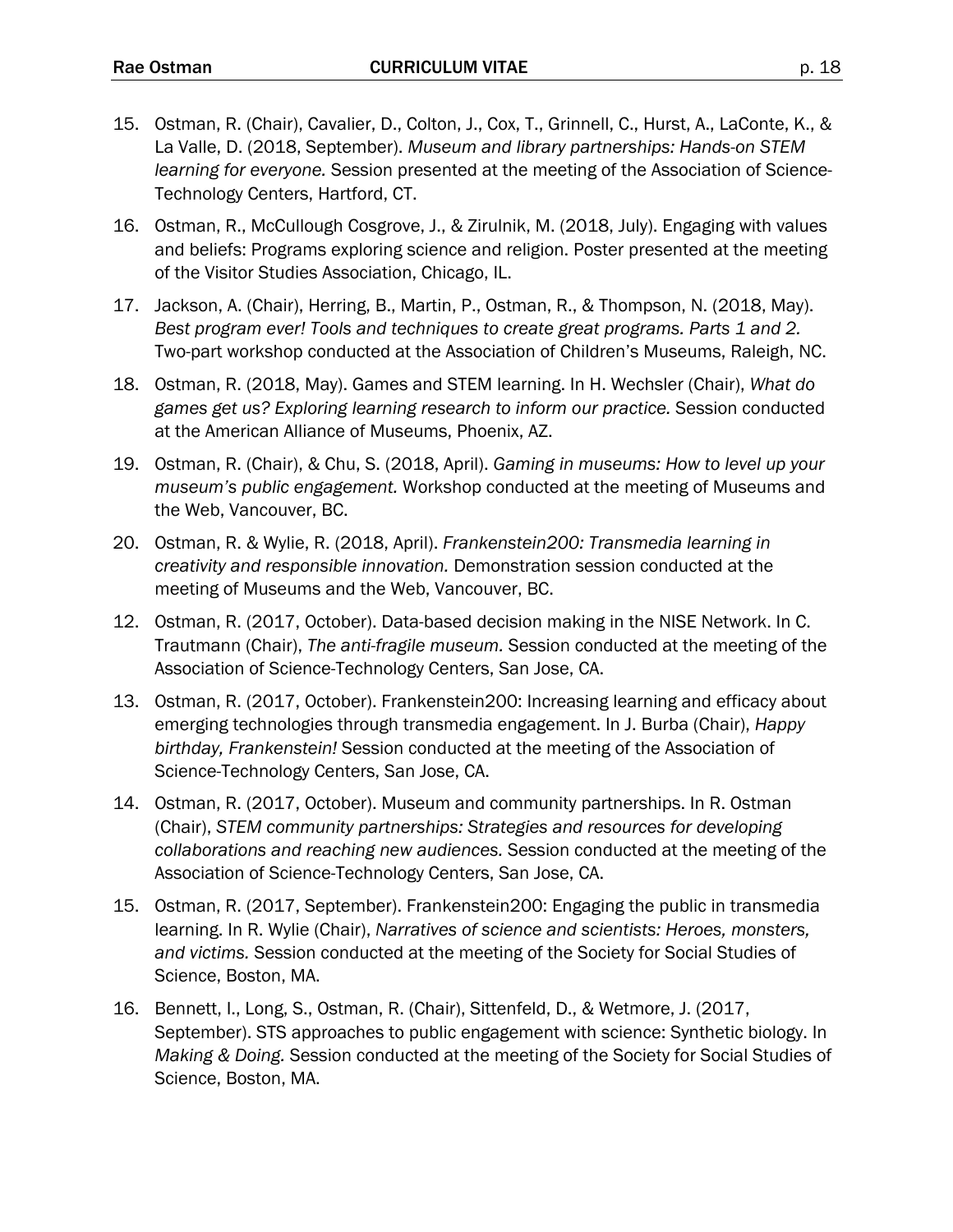- 17. Ostman, R. (2017, May). Crash course in program development. In B. Herring (Chair), *Best program ever! Tools and techniques to create great programming.* Session conducted at the meeting of the Association of Children's Museums, Pasadena, CA.
- 18. Ostman, R. (2017, May). Museum and community partnerships. In R. Ostman (Chair), *Engaging all audiences: Partnerships and programs to reach diverse audiences.* Session conducted at the meeting of the Association of Children's Museums, Pasadena, CA.
- 19. Bell, L., Martin, P., McCarthy, C., & Ostman, R. (2016, September). *New national collaborative network provides opportunities for US museums and science centers on STEM topics.* Paper presented at the meeting of the Association of Science-Technology Centers, Tampa, FL.
- 20. Ostman, R. (2016, September). NISE Network. In J. Bell (Chair), *Evolving landscape of opportunity: Informal education and STEM research working together.* Session conducted at the meeting of the Association of Science-Technology Centers, Tampa, FL.
- 21. Beard, B., Finn, E., Lande, M., Ostman, R., & Wylie, R. (2016, May). *Monster collaborations: approaching the Frankenstein bicentennial through the humanities and informal STEM learning.* Paper presented at the meeting of the Humanities, Arts, Science, and Technology Alliance and Collaboratory, Tempe, AZ.
- 22. Ostman, R. (2016, May). Museums and community partnerships. In R. Ostman (Chair), *Museums and community partnerships: Leveraging resources and increasing impact.* Session conducted at the meeting of the Association of Children's Museums, Stamford, CT.
- 23. Ostman, R. (2016, May). NISE Net Museum and Community Partnerships project. In C. McCarthy (Chair), *Tools for collaboration: Increasing your museum's local impact through partnerships.* Session conducted at the meeting of the Association of Children's Museums, Stamford, CT.
- 24. Ostman, R. (2016, May). *Public outreach at science museums.* Paper presented at the meeting of the Materials Research Society, Phoenix, AZ.
- 25. Martin, P., Ostman, R. (Chair), & Patten, D. (2016, April). *Using principles and tools from gaming to create innovative museum experiences.* Session conducted at the meeting of Museums and the Web, Los Angeles, CA.
- 26. Abelson, J., Iguiar, I., Ostman, R., & White, A. (Chair). (2016, March). *Materials for sustainable development—Integrated approaches.* Symposium conducted at the meeting of the Materials Research Society, Phoenix, AZ.
- 27. Bennett, I., Ostman, R. (Chair), & Wetmore, J. (2015, October). Nano and society: Engaging the public in science, technology, and society. In *Making & Doing.* Session conducted at the meeting of the Society for Social Studies of Science, Denver, CO.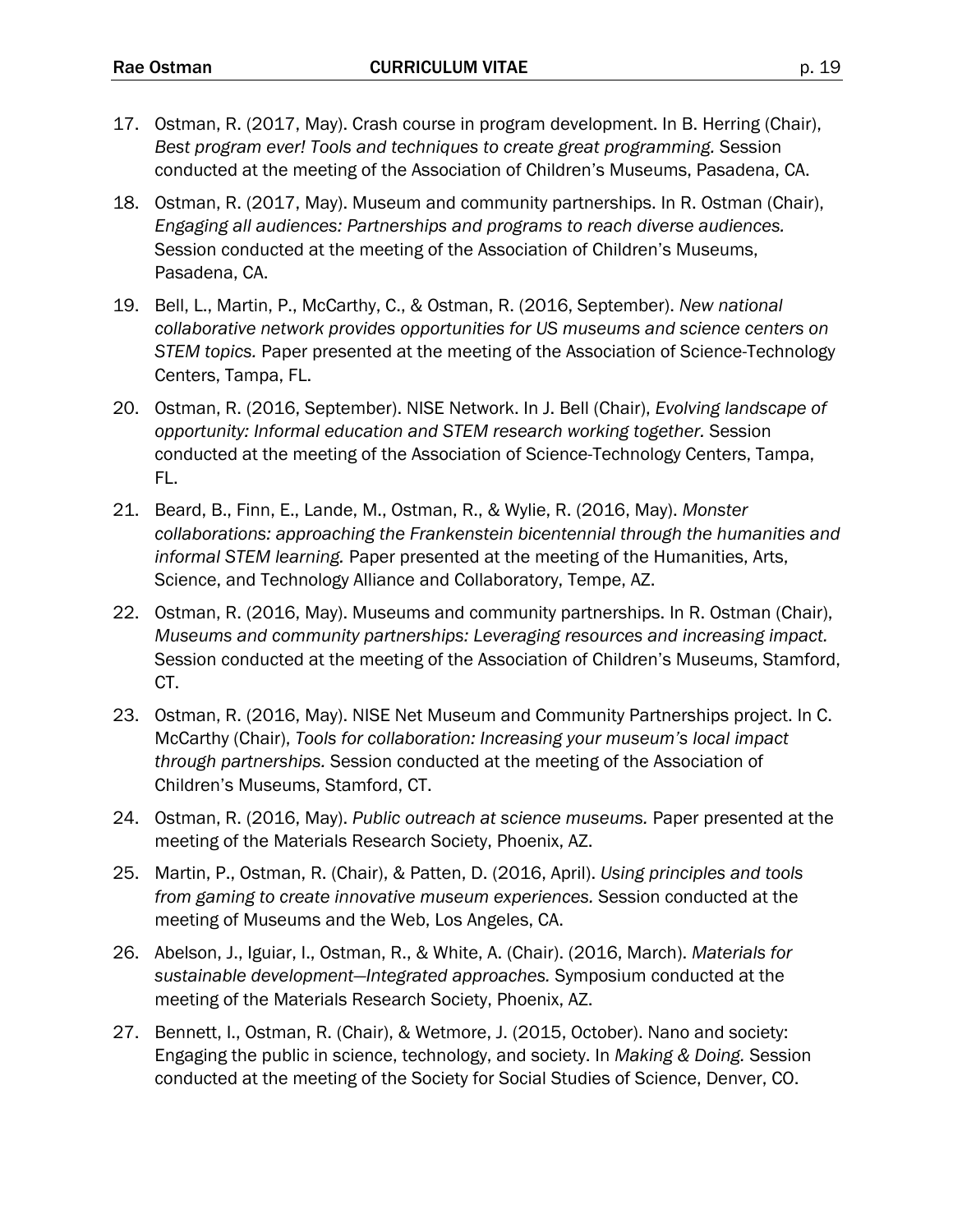- 28. Ostman, R. (Chair) (2015, October). *ASTC Game Jam! Using game thinking to transform science center experiences.* Paper presented at the meeting of the Association of Science-Technology Centers, Montreal, Canada.
- 29. Ostman, R. (2015, October). Games and programs*.* In S. Long (Chair), *Why should I care? Making science center programs relevant to visitors.* Session conducted at the meeting of the Association of Science-Technology Centers, Montreal, Canada.
- 30. Ostman, R. (2015, October). NISE Network public engagement. In C. Bauedrie (Chair), *Social systems and governance.* Symposium conducted at the meeting of the Sustainable Nanotechnology Organization, Portland, OR.
- 31. Martin, P., Ostman, R. (Chair), & Patten, D. (2015, September). *Transforming museums through gaming.* Workshop conducted at the meeting of MuseumNext, Geneva, Switzerland.
- 32. Ostfeld, K., Ostman, R., & Thompson, N. (2015, May). *Gaming the way to learning around the world.* Session conducted at the meeting of the Association of Children's Museums, Indianapolis, IN.
- 33. Ostman, R. (2015, May). NISE Network. In L. Bell (Chair), *Partnerships with science museums for public engagement and science communication professional development for early career scientists.* Session presented at the meeting of the National Alliance for Broader Impacts Summit, Madison, WI.
- 34. Barnes, H., Bennett, I., Dilley, K., Herring, B. (Chair), Long, S., Ostman, R., & Wetmore, J. (2014, October). *From demonstration to conversation: Engaging visitors in technology and society.* Preconference workshop conducted at the meeting of the Association of Science-Technology Centers, Raleigh, NC.
- 35. Ostman, R. (2014, October). *Game design.* In R. Ostman (Chair). *Can gaming show us new ways to create exhibitions?* Session presented at the meeting of the Association of Science-Technology Centers, Raleigh, NC.
- 36. Ostfeld, K., Ostman, R. (Chair), & Moynihan, N. (2014, May). *Gaming the way to learning.* Session conducted at the meeting of the Association of Children's Museums, Phoenix, AZ.
- 37. Ostman, R. (2014, March). *ROM Game Jam! Foretelling the past.* In R. Ostman (Chair), *Centres of Discovery at the ROM: A catalyst for new ideas about community engagement.* Session conducted at the meeting of the Canadian Museums Association, Toronto, Canada.
- 38. Ostman, R. & Schippers, B. (2013, October). *Lessons from the ROM Game Jam and ancient arcade.* Paper presented at The Interactive and Games Conference, Gamercamp (Canada's Game Festival), Toronto, Canada.
- 39. Ostman, R. (2013, May). Evaluation and decision making: NISE Net. In R. Korn (Chair), *Evaluation as learning.* Session conducted at the meeting of the American Alliance of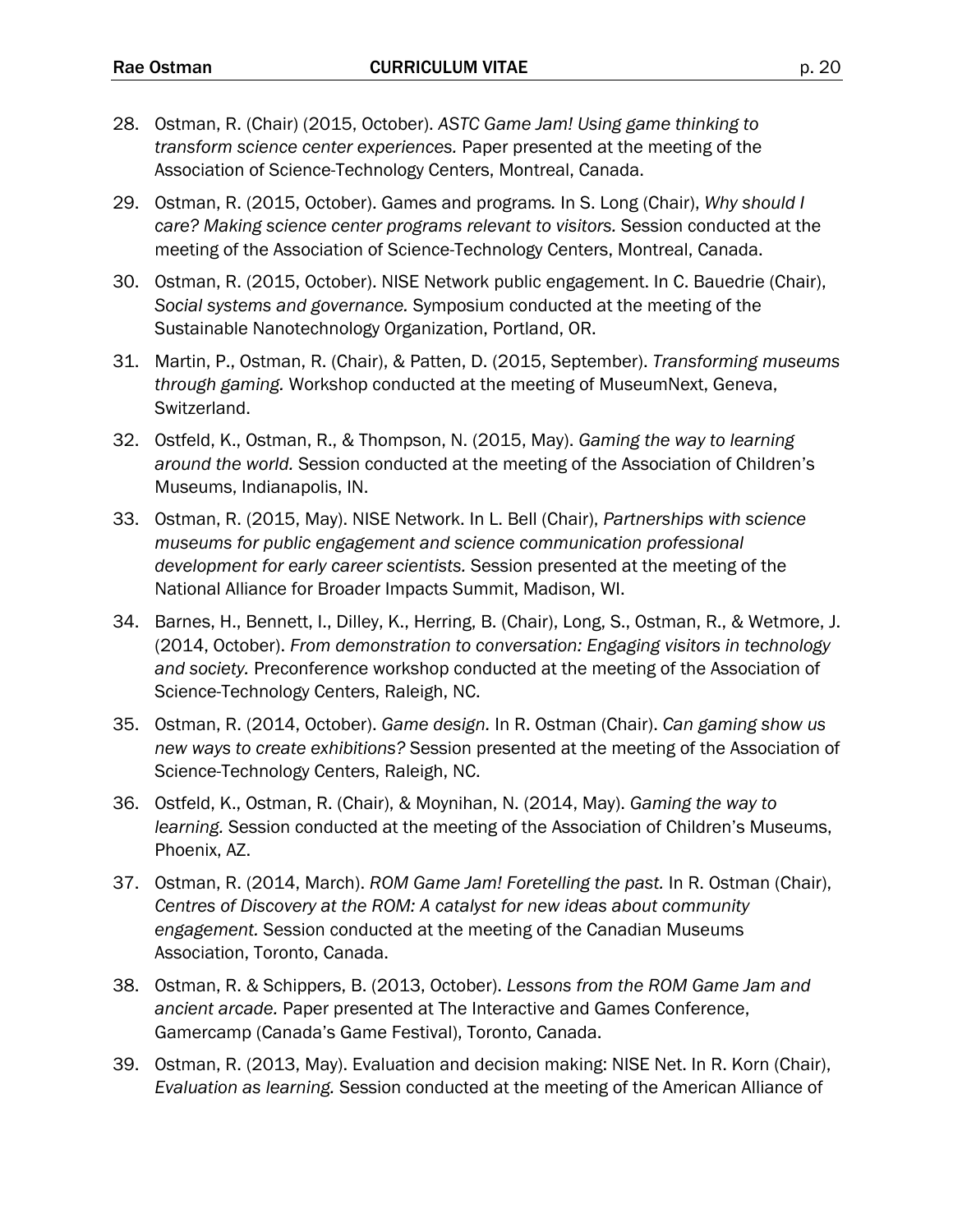Museums, Washington, DC.

- 40. Ostman, R. (2013, February). Nanotechnology and society: Building societal and ethical implications into informal education. In L. Bell (Chair), *In the eye of the beholder: Engaging the public in societal implications of science.* Symposium conducted at the meeting of the American Association for the Advancement of Science, Boston, MA.
- 41. Ostman, R. (2012, December). *Engaging the public in the societal, ethical, and environmental implications of nanotechnology.* Paper presented at the meeting of the National Science Foundation Nanoscale Science and Engineering Grantees Conference, Arlington, VA.
- 42. Herring, B. & Ostman, R. (2012, November). Concepts and educational approaches for engaging the public in nanotechnology and society. In K. Chen, R. Nanjundaswamy, & A. Ramirez (Chairs), *Communicating social relevancy in materials science and engineering education*. Symposium conducted at the meeting of the Materials Research Society, Boston, MA.
- 43. Barnes, H., Dilley, K., Herring, B., Jackson, A., Kusiak, F., Liljeholm, A., Long, S., Ostfeld, K., Ostman, R. (Chair), Pattison, S., & Thate, K., (2012, October). *Really great programming: Best practices in development, delivery, and evaluation.* Preconference workshop conducted at the meeting of the Association of Science-Technology Centers, Columbus, OH.
- 44. Bowman, S., Kusiak, F., Nardone, E., Ostman, R. (Chair), Porcello, D., (2012, October). *There's an app for that! Developing apps for science museums.* Session conducted at the meeting of the Association of Science-Technology Centers, Columbus, OH.
- 45. Ostman, R. (2012, October). NanoDays. In L. Bell (Chair), *Adding unfamiliar current research to science museums.* Session conducted at the meeting of the Association of Science-Technology Centers, Columbus, OH.
- 46. Ostman, R. (2012, May). Achieving goals related to visitor learning. In R. Ostman (Chair), *Prototyping exhibits for high impact and fun.* Session conducted at the meeting of the Association of Children's Museums, Portland, OR.
- 47. Ostman, R. (2012, May). 1x20. In Orselli, P. (Chair), *20x20 Portland.* Pecha kucha conducted at the meeting of the Association of Children's Museums, Portland, OR.
- 48. Ostman, R. (2012, February). Tapping into the resources of the NISE Network. In L. Bell (Chair), *Sharing science with the public: Resources for outreach and informal education.* Symposium conducted at the American Association for the Advancement of Science annual meeting, Washington, DC.
- 49. Long, S. & Ostman, R. (2011, November). Using theater and film to engage the public in nanotechnology. Plenary paper presented at the meeting of the Society for the Study of Nanoscience and Emerging Technologies, Tempe, AZ.
- 50. Ostman, R. (Chair). (2011, November). *Demonstrations to engage the public in*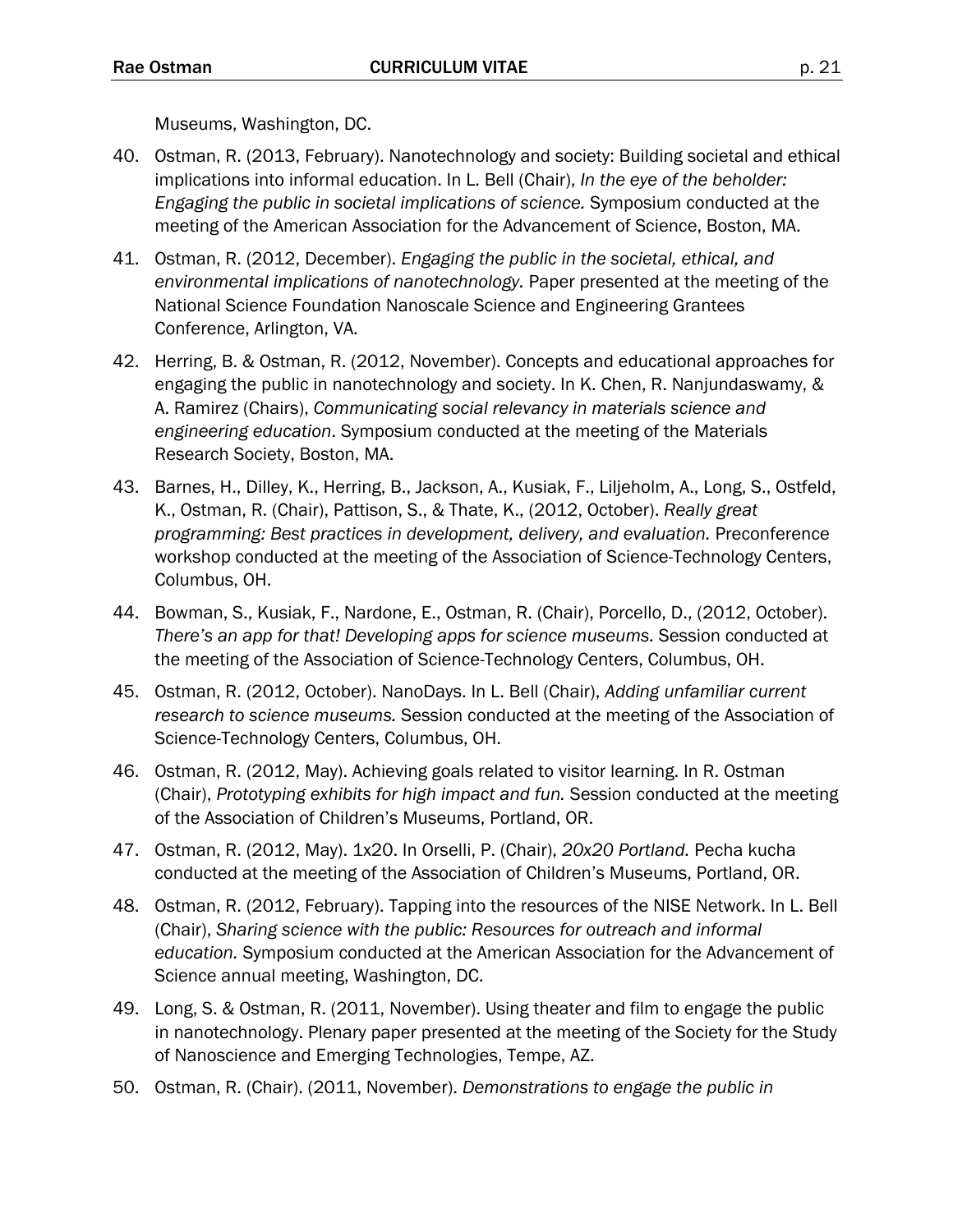*nanotechnology.* Session conducted at the meeting of the Society for the Study of Nanoscience and Emerging Technologies, Tempe, AZ.

- 51. Ostman, R. (2011, November). NISE Network. In R. Ostman (Chair), *Engaging the Public in Nanotechnology: Strategies, Approaches, and Resources.* Panel conducted at the meeting of the Society for the Study of Nanoscience and Emerging Technologies, Tempe, AZ.
- 52. Barnes, H., Herring, B., Higbee, M., Jackson, A., Kusiak, F., Liljeholm, A., Long, S., Ostfeld, K., Ostman, R. (Chair), & Reich, C. (2011, October). *Really great programming: Best practices in development, delivery, and evaluation.* Preconference workshop conducted at the meeting of the Association of Science-Technology Centers, Baltimore, MD.
- 53. Ostman, R. (2011, October). NanoDays. In K. Ostfeld (Chair), *Indie styles that work!* Session conducted at the meeting of the Association of Science-Technology Centers, Baltimore, MD.
- 54. Ostman, R. (2011, October). Planning, development, and documentation. In A. Liljeholm (Chair), *Educational program development: Simple best practices for great presentations.* Session conducted at the meeting of the Association of Science-Technology Centers, Baltimore, MD.
- 55. Bell, L., Erickson, B., Maynard, A. (Moderator), Ostman, R., & Sutcliffe, H. (2011, September). Risk, uncertainty, and social engagement—How can we do better? Panel conducted at the symposium *Risk, uncertainty and sustainable innovation: New perspectives on emerging challenges,* Risk Science Center, University of Michigan, Ann Arbor, MI.
- 56. Ostman, R. (2011, May). *Nano.* In C. McCarthy (Chair), *Creating a comprehensive miniexhibition.* Session conducted at the meeting of the Association of Children's Museums, Houston, TX.
- 57. Ostman, R. (2011, May). *NanoDays: Simple STEM for 21st century learning skills.* Paper presented at the Association of Children's Museums Annual Conference, Houston, TX.
- 58. Ostman, R. (2011, May). Sciencenter exhibits and programs. K. Ostfeld (Chair), *Implementing nano in children's museums.* Pre-conference workshop conducted at the Association of Children's Museums annual conference, Houston, TX.
- 59. Ostman, R. & G. Zenner Petersen. (2010, November). Content map for informal education in nanoscale science, engineering, and technology. In *Materials education development and outreach: K–grad*. Symposium conducted at the meeting of the Materials Research Society, Boston, MA.
- 60. Ostman, R. (2010, October). Discrepant events. In A. Fernandez (Chair), *Wow, I didn't expect that! Powerful techniques for teaching science.* Session conducted at the meeting of the Association of Science-Technology Centers, Honolulu, HI.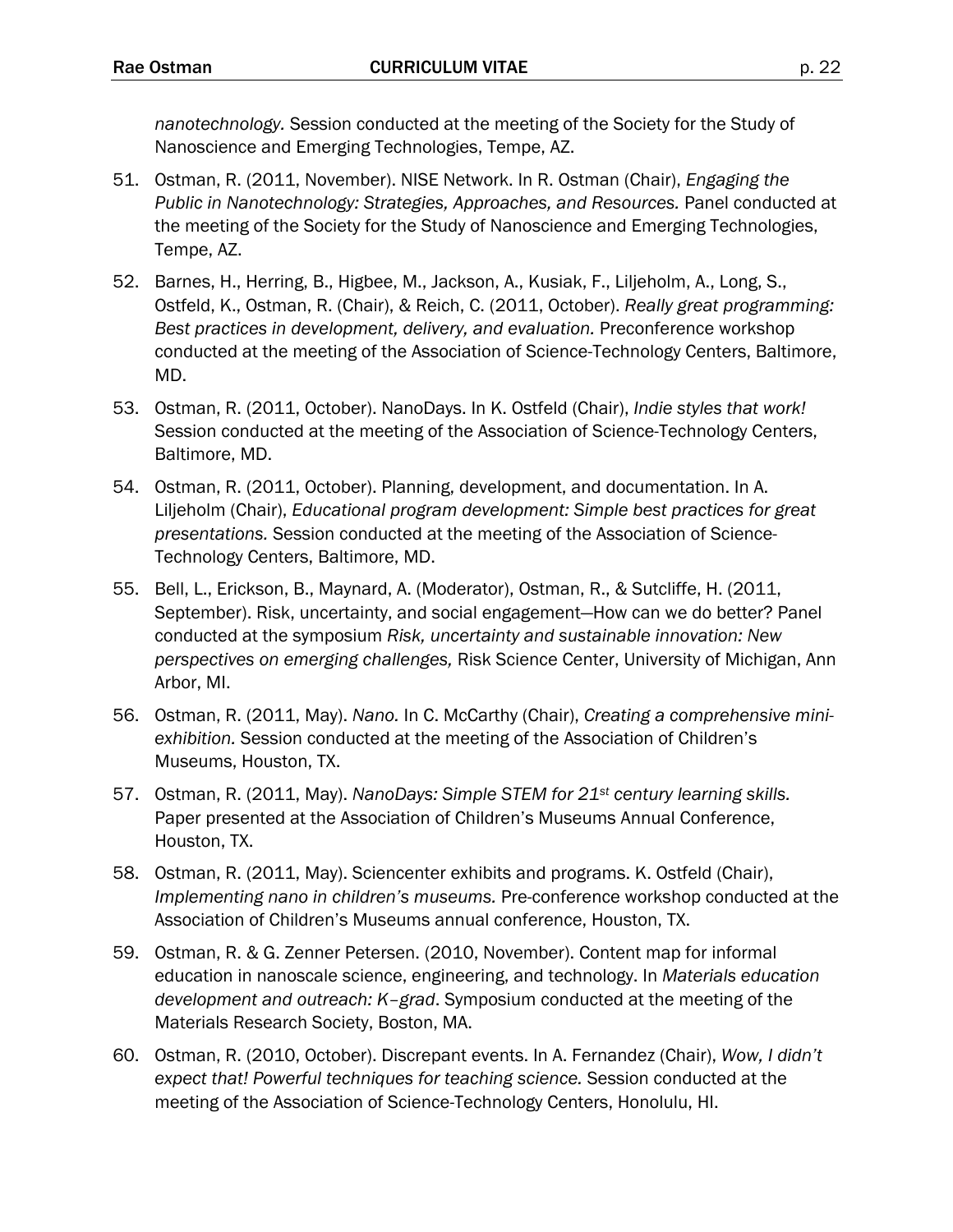- 61. Ostman, R. (Chair). (2010, October). *Effective partnerships and networks: Making current science relevant.* Session conducted at the meeting of the Association of Science-Technology Centers, Honolulu, HI.
- 62. Ostman, R. (2010, October). NISE Network: Public engagement in nanoscale science, engineering, and technology. In L. Bell (Chair), *Public engagement and civic discourse: Charting a course for science centers.* Session conducted at the meeting of the Association of Science-Technology Centers, Honolulu, HI.
- 63. Ostman, R. (2010, October). Sciencenter and NISE Network. In R. Ostman (Chair), *Thinking big when you're a small museum.* Session conducted at the meeting of the Association of Science-Technology Centers, Honolulu, HI.
- 64. Ostman, R. (2010, May). Current science and global issues. In S. Long (Chair), *Bridging the borders: engaging visitors in global issues through innovative programming.* Session conducted at the meeting of the American Association of Museums, Los Angeles, CA.
- 65. Ostman, R. (2010, May). *Let's get hands-on with science!* Paper presented at the Association of Children's Museums annual conference, Saint Paul, MN.
- 66. Ostman, R. (2010, May). Nanotechnology: Small science, big deal. In K. Ostfeld (Chair), *Big thoughts about super-small: Nano in children's museums.* Preconference workshop conducted at the Association of Children's Museums annual conference, Saint Paul, MN.
- 67. Long, S. & Ostman, R. (2010, March). Nanoscale science demonstrations and activities for K–12 students and museum visitors. In *Informal Education Share-a-Thon,* conducted at the meeting of the National Science Teacher Association, Philadelphia, PA.
- 68. Ostman, R. (Chair). (2009, November). *Engage any audience: Effective outreach strategies for nanoscience and materials education.* Panel presented at the meeting of the Materials Research Society, Boston, MA.
- 69. Ostman, R. (Chair). (2009, November). *Innovative ways to connect: University, museum, and public partnerships for nanoscience and materials education.* Panel presented at the meeting of the Materials Research Society, Boston, MA.
- 70. Goldstein, E. & Ostman, R. (Chairs). (2009, October). *Put the "M" back in STEM.* Session conducted at the meeting of the Association of Science-Technology Centers, Fort Worth, TX.
- 71. Ostman, R. (Chair). (2009, October). *Creative programming and current science learning.* Session conducted at the meeting of the Association of Science-Technology Centers, Fort Worth, TX.
- 72. Ostman, R. (2009, October). Creative STEM activities. In K. Ostfeld (Chair), *Indie style gets creative.* Session conducted at the meeting of the Association of Science-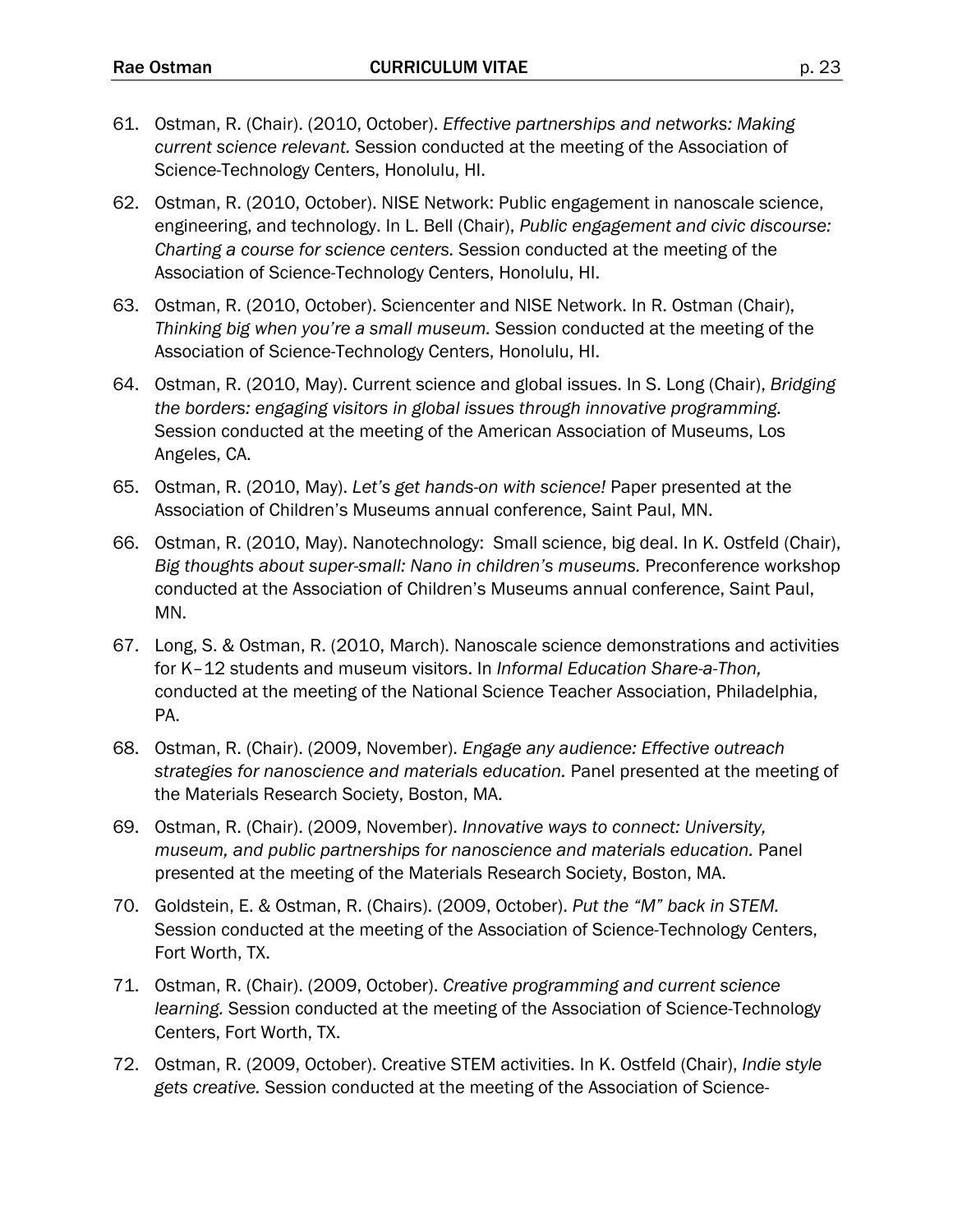Technology Centers, Fort Worth, TX.

- 73. Ostman, R. (2009, October). Dragonfly TV nanosilver investigation. In C. McCarthy (Chair), *Science alliance: Advancing science communication by bridging diverse organizations.* Session conducted at the meeting of the Association of Science-Technology Centers, Fort Worth, TX.
- 74. Ostman, R. (Chair). (2009, October). *Public engagement in current science and global issues.* Session conducted at the meeting of the Association of Science-Technology Centers, Fort Worth, TX.
- 75. Ostman, R. (2009, October). Professional development for elementary school teachers. In I. Frank & R. Ostman (Chairs), *Big educational impact, small programming resources.* Session conducted at the meeting of the Association of Science-Technology Centers, Fort Worth, TX.
- 76. Bell, L., Bennett, I., Kusiak, F., Long, S., Ostman, R., & Wetmore, J. (2009, September). *Nanotechnology and Society.* Demonstrations at the Pacific Science Center and the annual meeting for the Society for the Study of Nanoscience and Emerging Technologies, Seattle, WA.
- 77. Manner, M. & Ostman, R. (2009, May). *Dirty hands: The hands-on science impact.* Paper presented at the Association of Children's Museums annual conference, Philadelphia, PA.
- 78. Kimber, L. & Ostman, R. (2008, October). *Programs and partnerships on a small budget.* Paper presented at the meeting of the Association of Science-Technology Centers, Philadelphia, PA.
- 79. Ostman, R. (2008, October). Applying universal design guidelines. In C. Reich (Chair), *Programs that are inviting and accessible to all.* Session conducted at the meeting of the Association of Science-Technology Centers, Philadelphia, PA.
- 80. Ostman, R. (Chair). (2008, October). *Chemistry programs that get great reactions.* Session conducted at the meeting of the Association of Science-Technology Centers, Philadelphia, PA.
- 81. Ostfeld, K. & Ostman, R. (Chairs). (2008, October). *Doing Math and Science "Indie-Style."* Session conducted at the meeting of the Association of Science-Technology Centers, Philadelphia, PA.
- 82. Silberman, R., Merkel, S., & Ostman, R. (2008, July). *Activities for young children at a science museum.* Paper presented at the Biennial Conference of Chemical Education, Bloomington, IN.
- 83. McCarthy, C., Ostfeld, K., & Ostman, R. (2008, May). How nano exhibits and programs can foster play and promote learning. In M. Stafne (Chair). *(Math + Science) x Play = Museum Fun!* Session conducted at the meeting of the Association of Children's Museums, Denver, CO.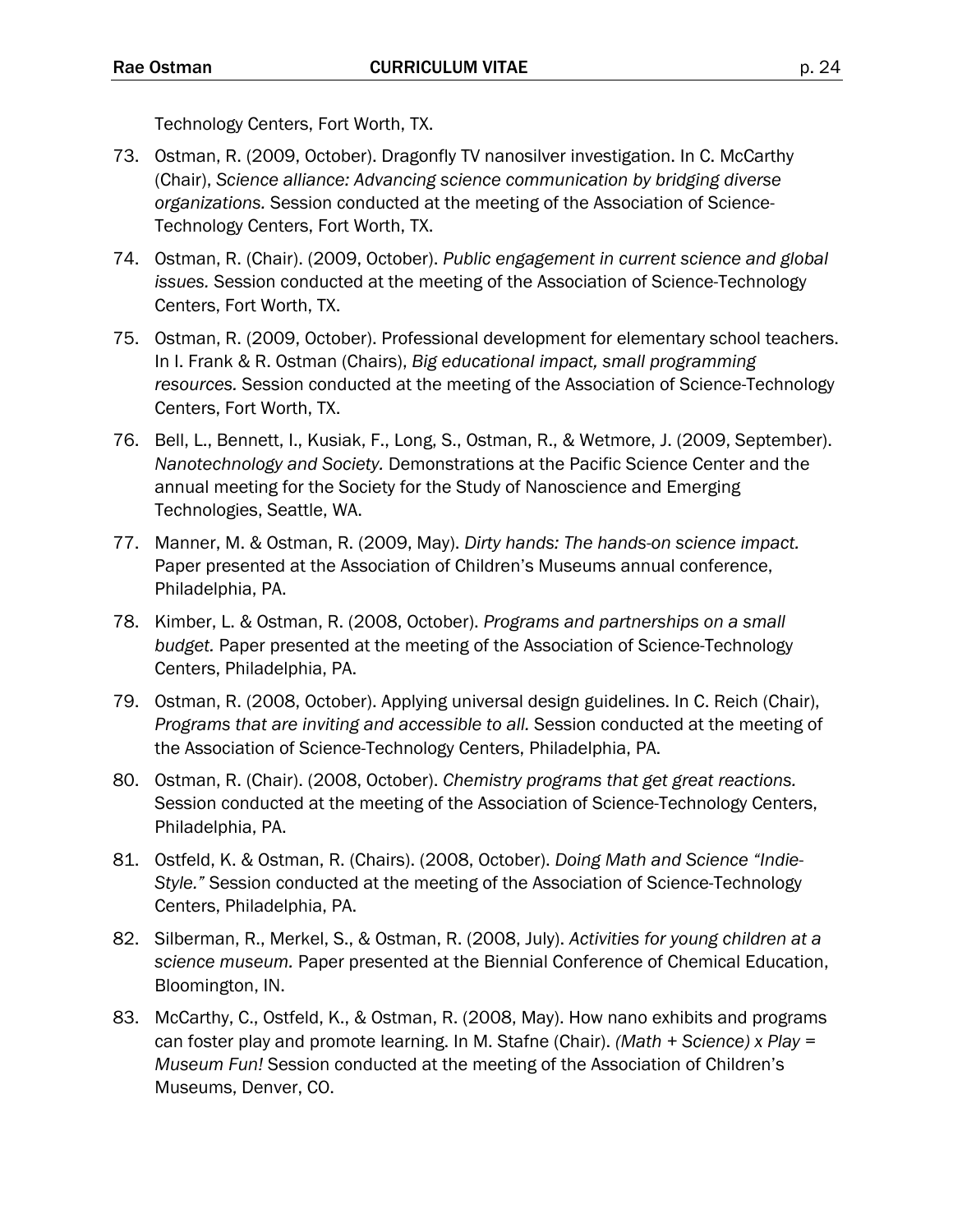- 84. Ostman, R. (2007, October). Hands-on STEM activities. In K. Ostfeld (Chair). *Doing Science and Math—Indie Style!* Session conducted at the meeting of the Association of Science-Technology Centers, Los Angeles, CA.
- 85. Ostman, R. (Chair). (2007, October). *Nanoscale science program showcase.* Session conducted at the meeting of the Association of Science-Technology Centers, Los Angeles, CA.
- 86. Ostman, R. (2007, October). NISE Net programs. In S. Koch (Chair), *Nanotech studio tour: A showcase of stories to tell and props to help tell them.* Session conducted at the meeting of the Association of Science-Technology Centers, Los Angeles, CA.
- 87. Ostman, R. (2006, October). *Invigorating the front line.* Paper presented at the meeting of the Association of Science-Technology Centers.
- 88. Ostman, R. (2000, March). *The city and complexity: Change and continuity in Late Antique Volterra.* Paper presented at the meeting of the Society for American Archaeology, Chicago, IL.
- 89. Ostman, R. (1998, November). "The Tale of Bygone Years: Archaeology, nationalism, and Russian state formation." Paper presented at the meeting of the American Anthropological Association, Philadelphia, PA.
- 90. Ostman, R. (1997, November). *Archaeology in context: History, nationalism, and the old Russian state.* Paper presented at the 30th Annual Conference of the Archaeological Association of the University of Calgary, Calgary, Canada.
- 91. Gray, T., Ostman, R., & Stanislawski, B. (1997, January). *The early medieval emporium at Wolin.* Poster presented at the meeting *Medieval Europe: Brugge 1997,* Bruges, Belgium.
- 92. Ostman, R. (1997). *Merchant graves and identity construction at Birka, a Viking Age town.* Paper presented at the meeting Surviving at the Margins, Rutgers University, New Brunswick, NJ.
- 93. Ostman, R. (1996, November). *Considering technology, gender, and social status in Viking Age Scandinavia.* Paper presented at the 29th Annual Conference of the Archaeological Association of the University of Calgary, Calgary, Canada.

#### Invited presentations and workshops

- 1. Ostman, R. (2021, May). Informal science education. Keynote talk for the virtual workshop *Public Engagement with Science and Philosophy of Science.* Organized by the University of Cincinnati Center for Public Engagement with Science with funding from the National Science Foundation.
- 2. Ostman, R. & Martin, P. (2019, May). Empowering communities to shape the future. New Tools for Science Policy Seminar Series. Center for Science, Policy & Outcomes, Arizona State University, Washington, DC.
- 3. Ostman, R. (2018, October). Informal STEM learning: Empowering communities to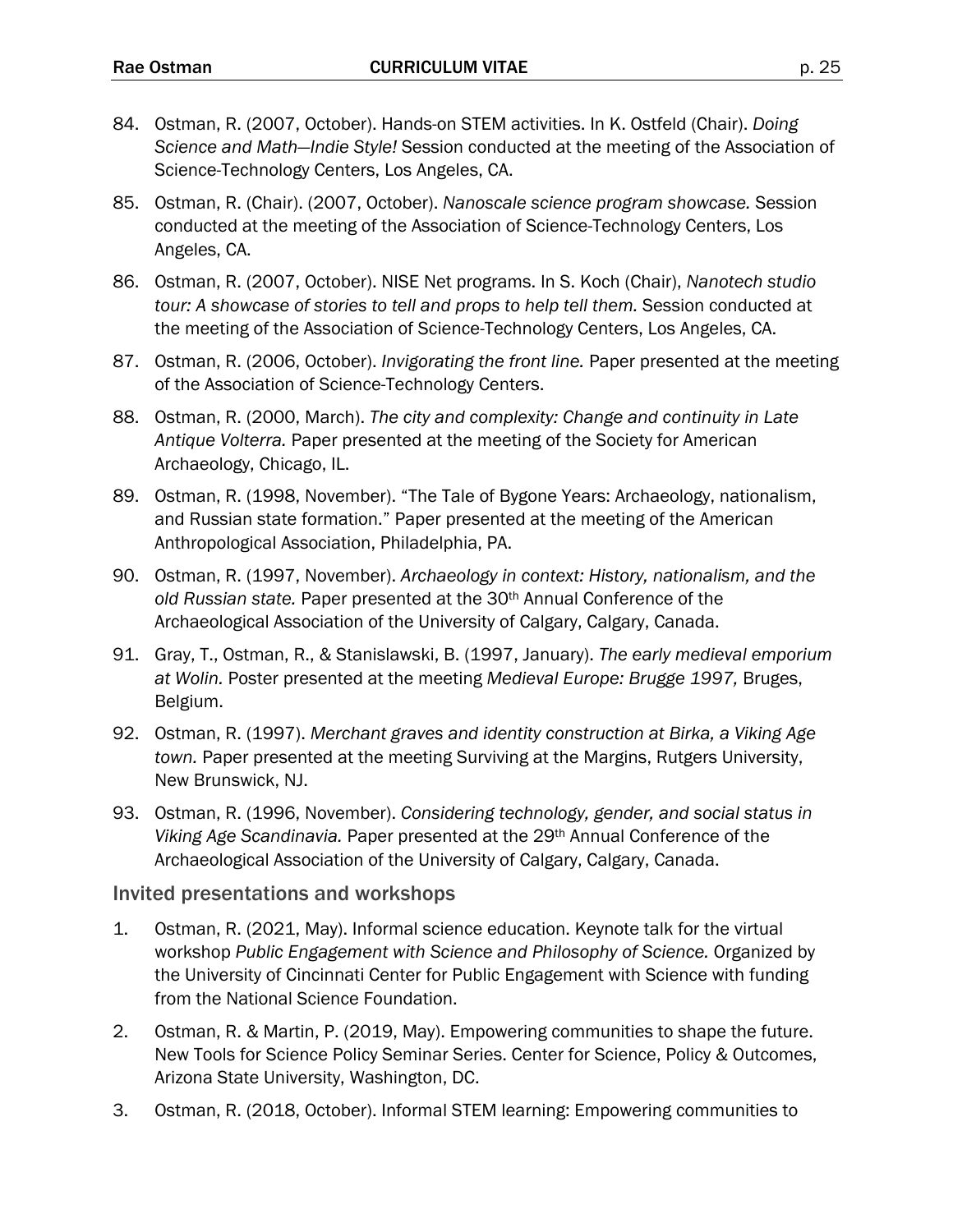shape the future. Enlightening lunch presentation. School for the Future of Innovation in Society, Arizona State University, Tempe, AZ.

- 4. Devaney, S., Dzirasa, K., & Ostman, R. (2018, September). Alan J. Friedman Science Center Dialogues. Moderator for plenary panel discussion at the meeting of the Association of Science-Technology Centers, Hartford, CT.
- 5. Ostman, R., Martin, P., & Colton, J. (2018, February). Innovation in informal STEM learning: Empowering communities to shape their own futures. Poster presented at Arizona State University Learning Innovation Showcase, Tempe, AZ*.*
- 6. Ostman, R. & Colton, J. (2017, January). Science and society: Engaging museum visitors in conversations about current research and emerging technologies. Poster presented at Arizona State University Learning Innovation Showcase, Tempe, AZ*.*
- 7. Finn, E., Gano, S., Guston, D., Lande, M., Ostman, R., & Wylie, R. (2016, May). *Transmedia Museum.* Posters presented at the Center for the Advancement of Informal Science Education (CAISE) Principal Investigator meeting, Arlington, VA.
- 8. Bell, L., Herring, B., Martin, P., McCarthy, C., Ostman, R., & Semper, R. (2015, May). *Nanoscale Informal Science Education Network* (*NISE Network).* Poster presented at the Center for the Advancement of Informal Science Education (CAISE) Principal Investigator meeting, Arlington, VA.
- 9. Bell, L., Martin, P., McCarthy, C., Olney, V., Ostman, R., & Semper, R. (2014, May). *NISE Network: Building a National Network, Engaging the Public, and Increasing Professional Capacity.* Multiple posters presented at the Center for the Advancement of Informal Science Education (CAISE) Principal Investigator meeting, Arlington, VA.
- 10. Ostman, R. (2012, December). *Nanotechnology and society: Educational products and professional resources.* Poster presented at the meeting of the National Science Foundation Nanoscale Science and Engineering Grantees Conference, Arlington, VA.
- 11. Ostman, R. (2012, April). Developing Effective Hands-On Learning Experiences. Workshop presented at the GK–12 Fellows Program, Cornell University, Ithaca, NY.
- 12. Horton, L., Long, S., & Ostman, R. (2011, November). Public outreach. In R. Ostman (Chair), *Museum-research center partnerships to engage the public.* Panel conducted at the Congress on Teaching Social and Ethical Implications of Research, Arizona State University, Tempe, AZ.
- 13. Ostman, R. (2011, January). *NISE Network: Engaging the public in nano and society experiences.* Paper presented at the all-hands meeting of the Center for Nanotechnology and Society, Arizona State University, Tempe, AZ.
- 14. Herring, B., Horton, L., Kusiak, F., Long, S., Ostman, R., & Sittenfeld, D. (2010, May). University-Museum Partnerships for Engaging the Public in Nano & Society, Consortium for Science Policy Outcomes, Arizona State University, Tempe, AZ.
- 15. Ostman, R. (Chair). (2010, February). University-museum partnerships for engaging the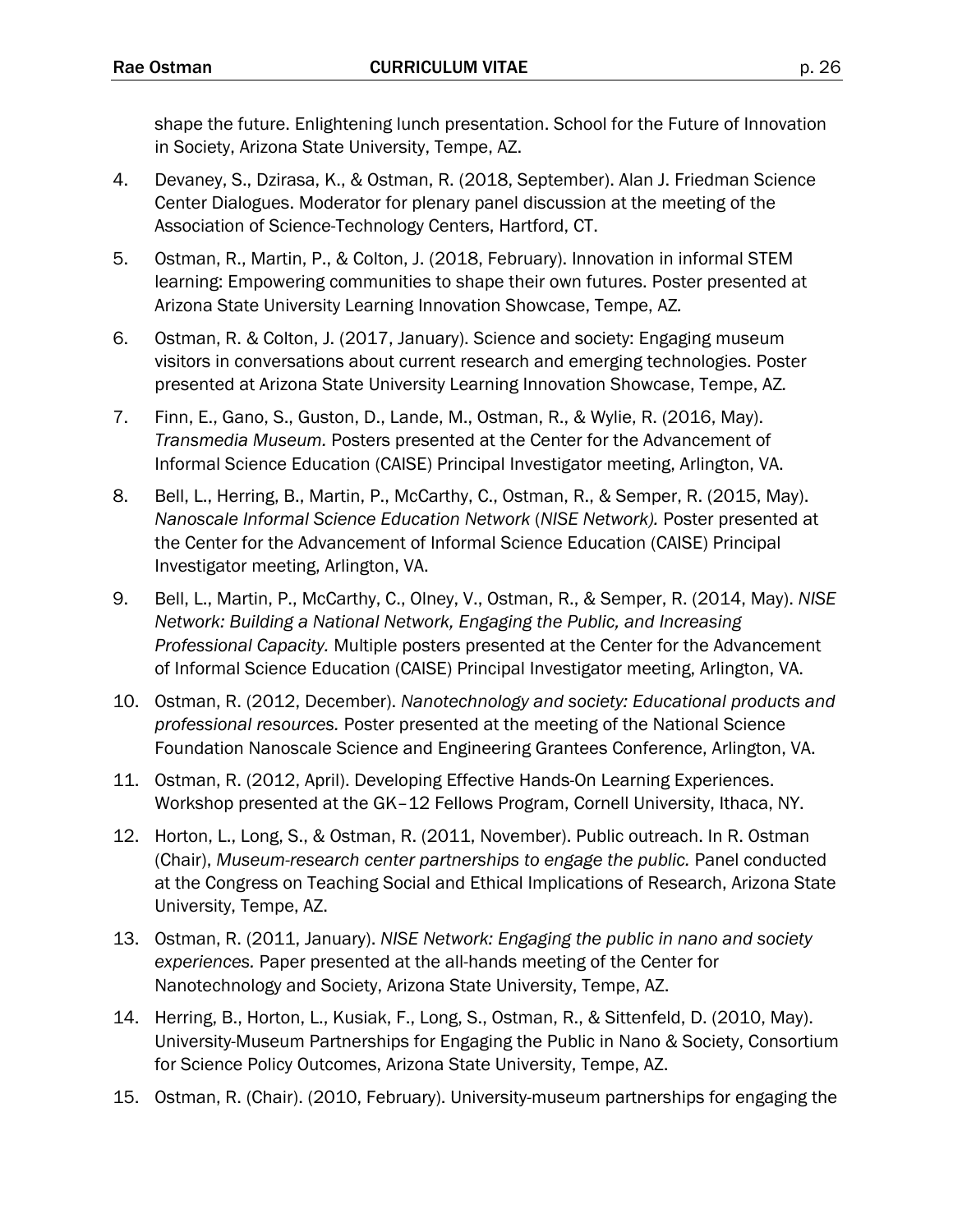public in nano and society. Tabletop salon presented at the conference *The Rightful Place of Science,* Consortium for Science, Policy & Outcomes, Arizona State University, Tempe, AZ.

- 16. Ostman, R. (2008, December). "NISE Net Programs for Engaging the Public in Nano." Demonstration organizer and presenter. National Center for Learning and Teaching Global Workshop on Nanoscale Science and Engineering Education, Arlington, VA.
- 17. Koch, S., Liljeholm, A., & Ostman, R. (2007, December). *NISE Net exhibits and programs for engaging the public in nano.* Poster presented at the National Center for Learning and Teaching Workshop on Nanoscale Science and Engineering Education, Arlington, VA.

#### Other presentations and workshops

- 1. Weller, N., & Ostman, R. (2020, March). Building sustainable futures through museums and cultural institutions. Presentation at the Social Embeddedness Network Conference, Arizona State University, Tempe, AZ.
- 2. Ostman, R., Weller, N., Colton, J., Frias, R., & Martin, P. with additional guest presenters. (2019–2020). *Sustainable Futures: Sustainability in Science & Technology Museums Fellowship Program.* Blended professional development fellowship for informal educators, including online sessions, in-person intensive workshop, and online workspace. Three cohorts of 30 educators, each participating in a five-month program. Arizona State University, Tempe, AZ.
- 3. Sittenfeld, D., Ostman, R., & Jackson, A. (2019, September). *Making chemistry matter to your public audiences: Using hands-on activities to stimulate interest, relevance, and self-efficacy.* Online professional development workshop for museum educators, NISE Network.
- 4. Ostman, R., Sittenfeld, D., Beyer, M., Anderson, A., Weitzman, O., Galvan, P., Horwitz, D., & Hostetler, E. (2019, September). *Explore Science: Let's do Chemistry project.*  Online professional development workshop for museum educators, NISE Network.
- 5. Ostman, R., Horwitz, D., Sittenfeld, D., & Jackson, A. (2018, October). *Explore Science: Let's Do Chemistry & Celebrate National Chemistry Week.* Online professional development workshop for museum educators, NISE Network.
- 6. Anderson, J., Benne, M., Coats, V., Ostman, R., & Sittenfeld, D. (2018, May). *Changing the conversation about climate.* Online professional development workshop for museum educators, NISE Network.
- 7. Sittenfeld, D., Ostman, R., & Jackson, A. (2018, April). *Explore Science: Let's Do Chemistry project.* Online professional development workshop for museum educators, NISE Network.
- 8. Ostman, R. & Martin, P. (2018, January). *National Informal STEM Education Network collaboration with NASA Science Mission Directorate.* Presentation at NASA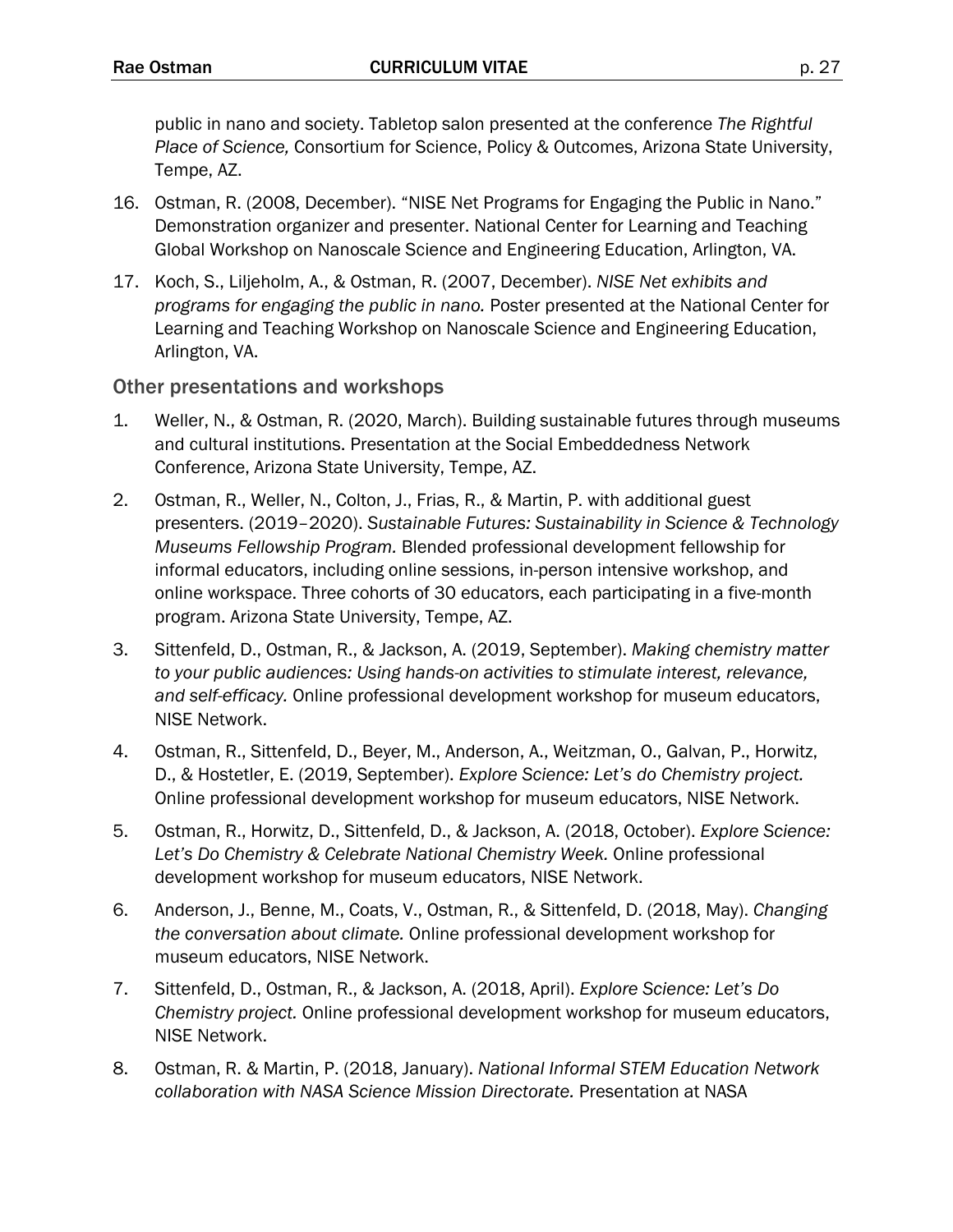Headquarters, Washington, DC.

- 9. Ostman, R., Colton, J., Spencer, J., Taylor, A., Cotman, E., & Fiordalis, V. (2017, December). *Frankenstein200 project.* Online professional development workshop for museum educators, NISE Network.
- 10. Ostman, R., Colton, J., Lande, M., Spencer, J., & Taylor, A. (2017, October). *Frankenstein200: Museum partner workshop.* Professional development workshop for 35 museum educators, San Jose, CA.
- 11. Ostman, R. & Martin, P. (2017, June). *Innovation in informal STEM learning.* Presentation at NASA Headquarters, Washington, DC.
- 12. Ostman, R. (2015, May). *Museum and community partnerships.* Workshop presented at the network-wide meeting of the NISE Network, Saint Paul, MN.
- 13. Ostman, R. (2015, May). *Small footprint exhibitions.* Workshop presented at the network-wide meeting of the NISE Network, Saint Paul, MN.
- 14. Ostman, R., Bennett, I., Herring, B., & Wetmore, J. (2012, December). *Engaging the public in conversations about nano and society.* Workshop presented at the networkwide meeting of the NISE Network, Boston, MA.
- 15. Barnes, H., Bennett, I., Cohn, S. Dilley, K., Hartshorn, S., Herring, B., Higbee, M., Jackson, A., Long, S., Nicholas, B., Pattison, S., Ostman, R., & Wetmore, J. (2012, September–October). *Engaging visitors in nanotechnology and society.* Workshops presented in Berkeley, CA, Houston, TX, Portland, OR, and Saint Paul, MN.
- 16. Ostman, R. (2012, January). *Universal design.* Presented at the program workshop for the NISE Network, Portland, OR.
- 17. Ostman, R. (2011, September). *NISE Network update.* Presented at the regional meeting for the NISE Network, Ithaca, NY.
- 18. Ostman, R. (2011, September). *Societal and ethical implications of nanotechnologies.* Roundtable presented at the regional meeting for the NISE Network, Ithaca, NY.
- 19. Ostman, R., Ellenbogen, K., Garcia-Luis, V., Johnson, M., Livingston, T., Martin, P., Petersen, G., Porcello, D., & Reich, C., (2011, January). *Societal and ethical implications of nanotechnology.* Workshop planned and delivered for the NISE Network, Portland, OR.
- 20. Ostman, R., Bennett, I., Correa, J., Liljeholm, A., Lisensky, G., Long, S., & Ostfeld, K. (2010, October). *Nano 101.* Workshop presented at the network-wide meeting of the NISE Network, San Francisco, CA.
- 21. Ostman, R. (2009, September). *Educational products.* Discussion section at the NISE Network Annual Meeting, San Francisco, CA.
- 22. Ostman, R. (2009, July). *NISE Net programs.* Workshops facilitated at the Marian Koshland Science Museum and the Diversity, Equity, and Access meeting of the NISE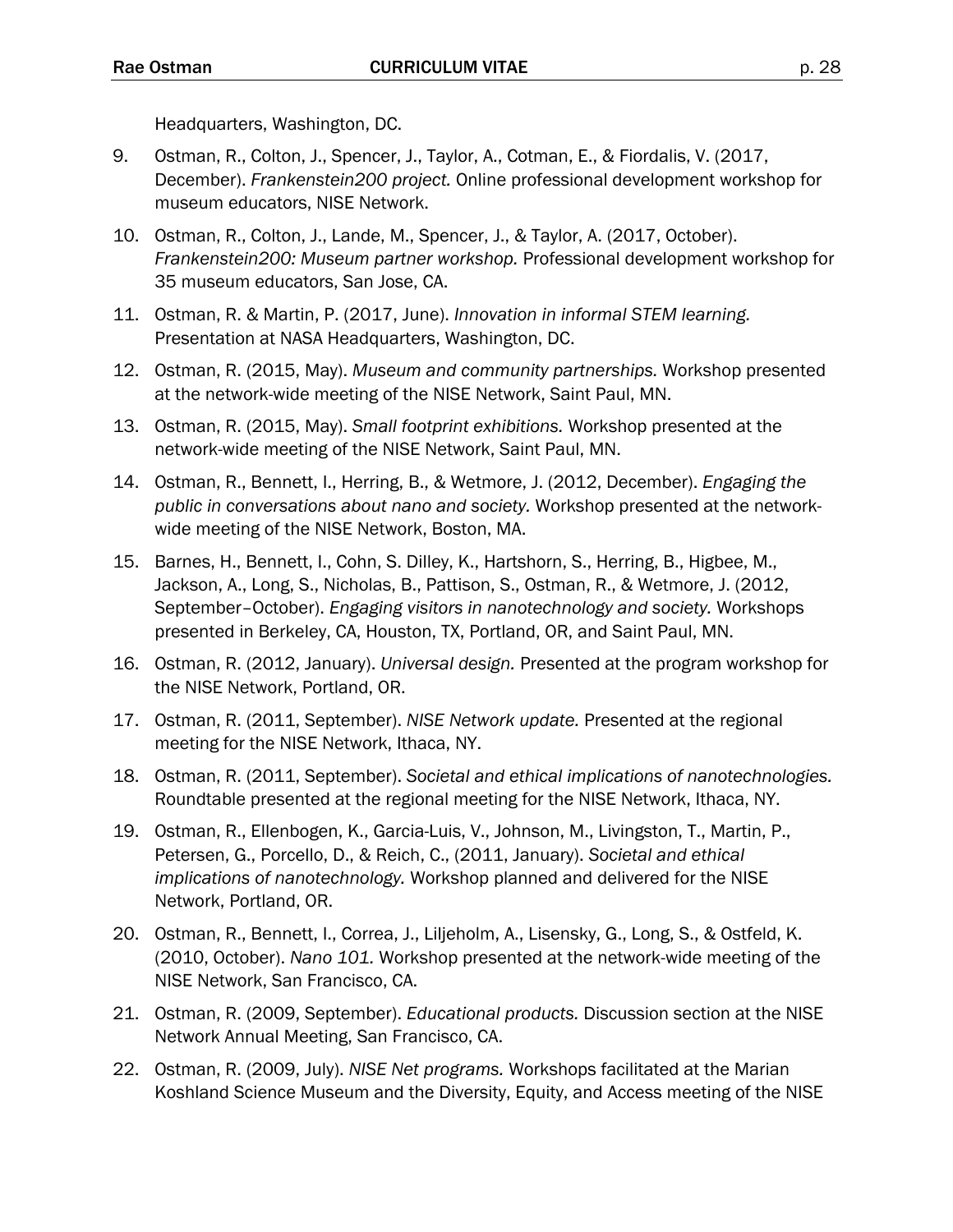Network, Washington, DC.

- 23. Ostman, R., Grack Nelson, A., Liljeholm, A., Miller, T., Pollard, K., Zenner, G., et al. (2008, July). Planning and delivery for NISE Network regional workshops, Ithaca, NY, Portland, OR, Raleigh, NC, and Saint Paul, MN.
- 24. Ostman, R. (2008, March). *Snowflakes to nano-ice: Universal design guidelines and techniques for making programs inclusive.* Presented at the program workshop for the NISE Network, Portland, OR.
- 25. Ostman, R. (2007, December). *Snowflakes to nano-ice: Self-assembly in nature and nanotechnology.* Program presented at the NISE Network Accessible Programs Workshop, Boston, MA.

## SERVICE & OTHER PROFESSIONAL ACTIVITIES

Professional service

Board member. Visitor Studies Association. Immediate past president and member of the board of directors (July 2019–2021). President of the board of directors (July 2017–2019). President-elect and member of the board of directors (December 2015–June 2017).

Editorial board member. *Dimensions*, published by the Association of Science and Technology Centers (2019).

Member. Leaders in Science and Technology Engagement Networks (LISTEN), sponsored by the Association of Science and Technology Centers and Kavli Foundation (2020 to present).

Advisory committee member. *Empowering informal educators to prepare future wireless generations through a spectrum of STEM learning opportunities about radio* (NSF #2005784, PI S. Hsi), Concord Consortium (2020-2023).

Advisory committee member. *Conference: Interdisciplinary perspectives on imagination in informal STEM environments,* Museum of Science (NSF#1906899, PI R. Kipling).

Advisory committee member. *LabVenture: Revealing Systemic Impacts of a 12-Year Statewide Field Trip Program* (NSF #1811452, PI L. Peake), Gulf of Maine Research Institute (2019-2023).

Liaison to NISE Network and museum practitioners. *Center for the Advancement of Informal STEM Education (CAISE)*, the resource center for NSF's Advancing Informal Science Learning (AISL) program (NSF #1612739, PI J. Bell), Association of Science and Technology Centers (2016–2021).

Committee member. *Focus on Sustainability* initiative*.* Materials Research Society (2012– 2016).

University service

Personnel committee. College of Global Futures (AY 2021–2022).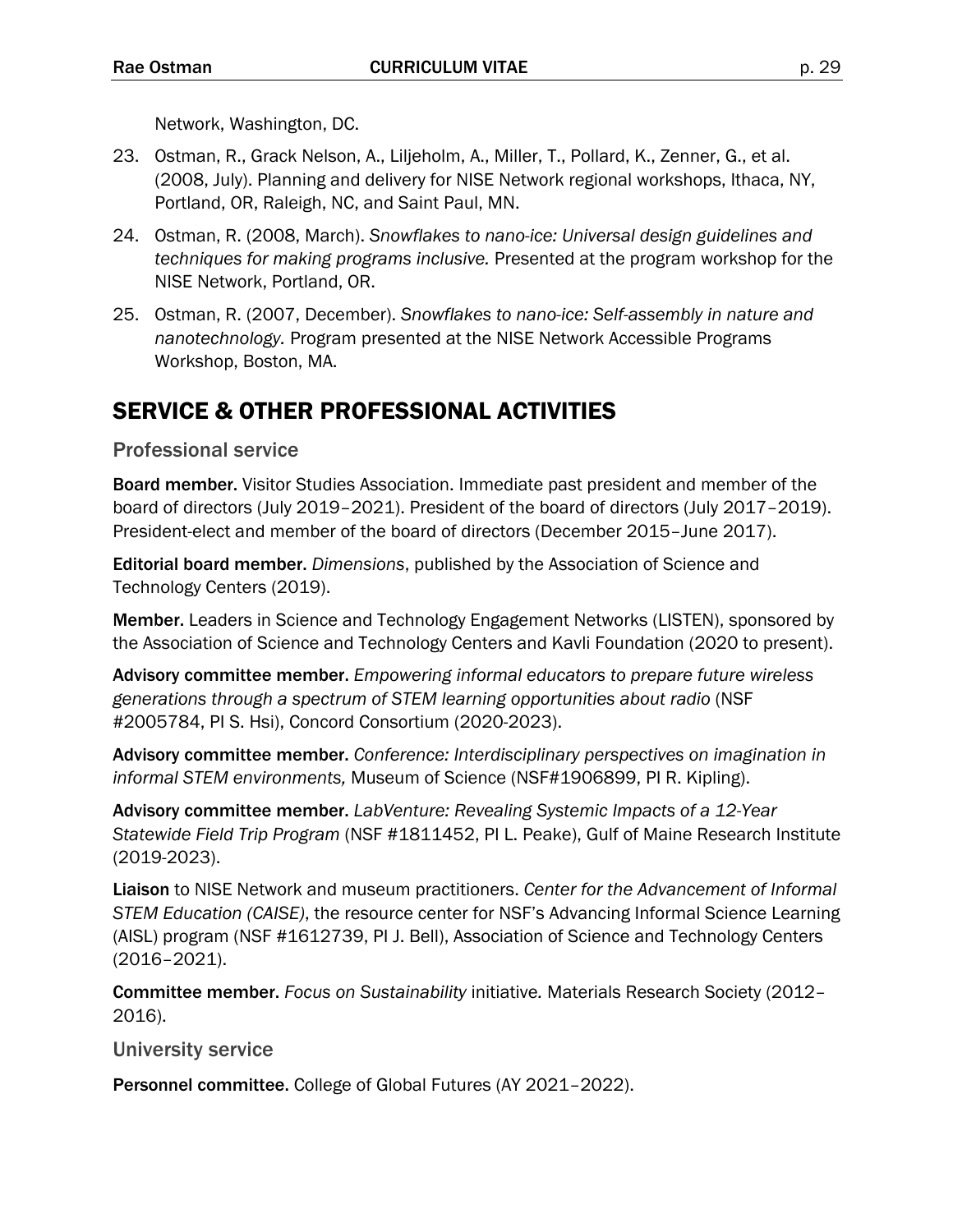Faculty annual review committee. School for the Future of Innovation in Society (AY 2017– 2018, 2020–2021).

Faculty reviewer. Graduate College Completion Fellowship (AY 2019–2020).

Faculty reviewer. Interdisciplinary Enrichment Fellowship (AY 2020–2021).

Grant review

Institute for Museum and Library Services

National Institute of Health

National Science Foundation

Journal review

*Citizen Science: Theory and Practice Leonardo*

*Sustainability*

Professional society review

American Alliance of Museums (annual meeting) Association of Children's Museums (annual meeting)

Association of Science and Technology Centers (awards)

Visitor Studies Association (annual meeting)

Other professional service

Facilitator. *Developing and Sustaining Equitable, Knowledge-Building Partnerships.* 2021 National Science Foundation Advancing Informal STEM Learning (AISL) Awardee Meeting (October 19–21, 2021).

Review committee. *Communicating the Future: Engaging the Public in Basic Science*  conference, organized by Science Public Education Partnership and supported by The Kavli Foundation and the U.S. Department of Energy (July 27–28, 2021).

National summit participant. *New Frontiers in Science, Technology, Learning, and Community Engagement Toward a More Equitable Tomorrow: Virtual National Summit*  organized by the Association of Science and Technology Centers (ASTC) (October 19–20, 2020).

Workshop participant. *Community Science Models, Attributes, and Principles,* facilitated by the Association of Science and Technology Centers (ASTC) Community Science initiative, supported by the Chan-Zuckerberg Initiative and the Gordon and Betty Moore Foundation (September, 2020).

Workshop participant. *Public Dialogue and Deliberation,* facilitated by the Association of Science and Technology Centers (ASTC) Community Science initiative, supported by the Chan-Zuckerberg Initiative and the Gordon and Betty Moore Foundation (September, 2020).